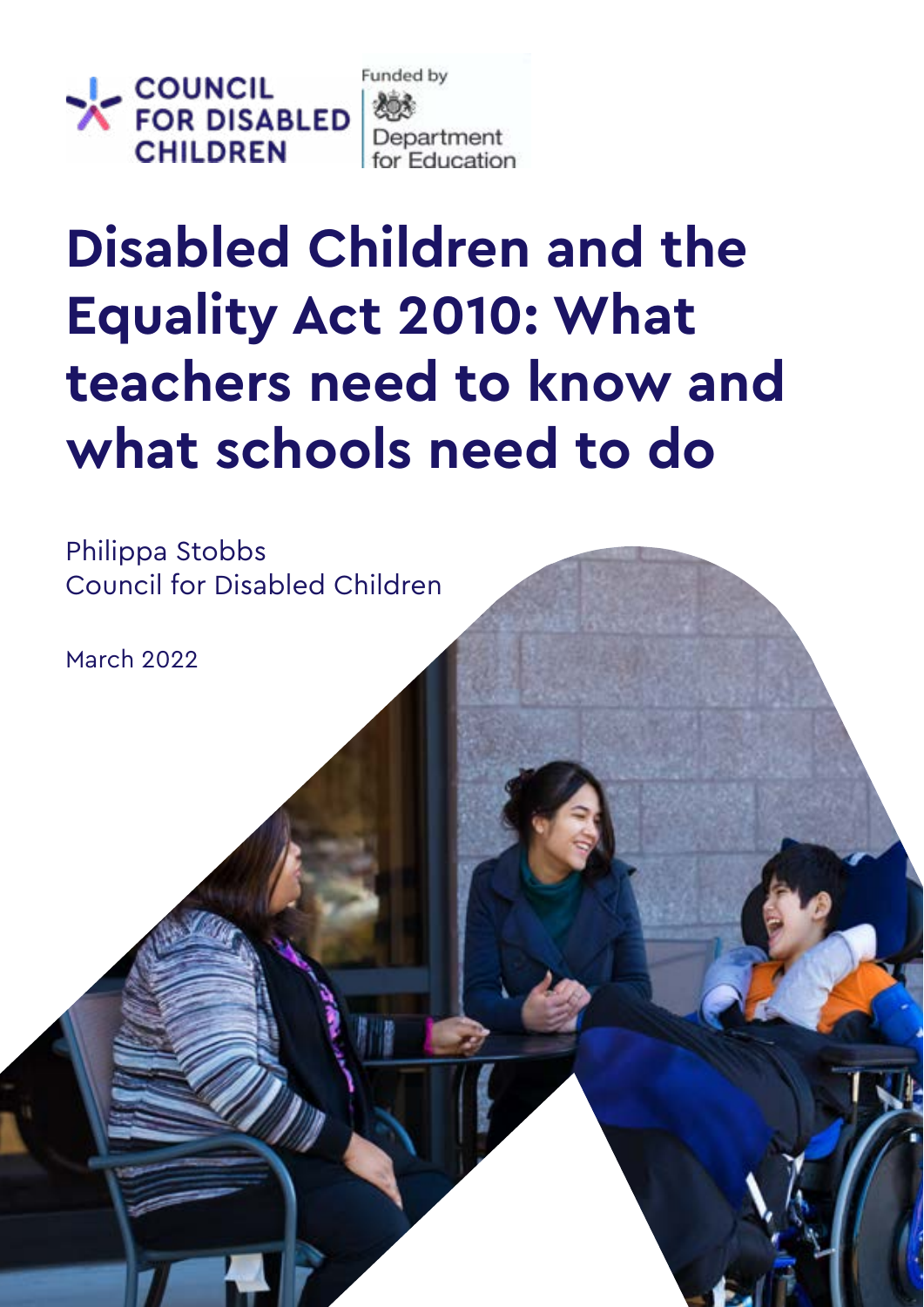# **Disabled Children and the Equality Act 2010: What teachers need to know and what schools need to do**

Philippa Stobbs, Council for Disabled Children, March 2022

## **Contents**

- 1. Introduction
- 2. The Equality Act 2010: key concepts
- 3. Does the Equality Act apply to all schools?
- 4. Who has responsibility for the school's equality duties?
- 5. Who counts as disabled?
- 6. What do the duties cover?
- 7. What is discrimination?
- 8. Direct discrimination
- 9. Indirect discrimination
- 10. Discrimination arising from disability
- 11. What are reasonable adjustments?
- 12. Harassment
- 13. Victimisation
- 14. What happens if a school does discriminate?
- 15. Schools' wider responsibilities
- 16. What is an accessibility plan?
- 17. What is the Public Sector Equality Duty?
- 18. Specific duties under the Public Sector Equality Duty
- 19. Positive action
- 20. Publication of information
- 21. Wider disability responsibilities in the Children and Families Act 2014
- 22. Information and support for children, parents, and young people
- 23. Disabled pupils and school inspection
- 24. Wider considerations: embedding the duties

References

Links and resources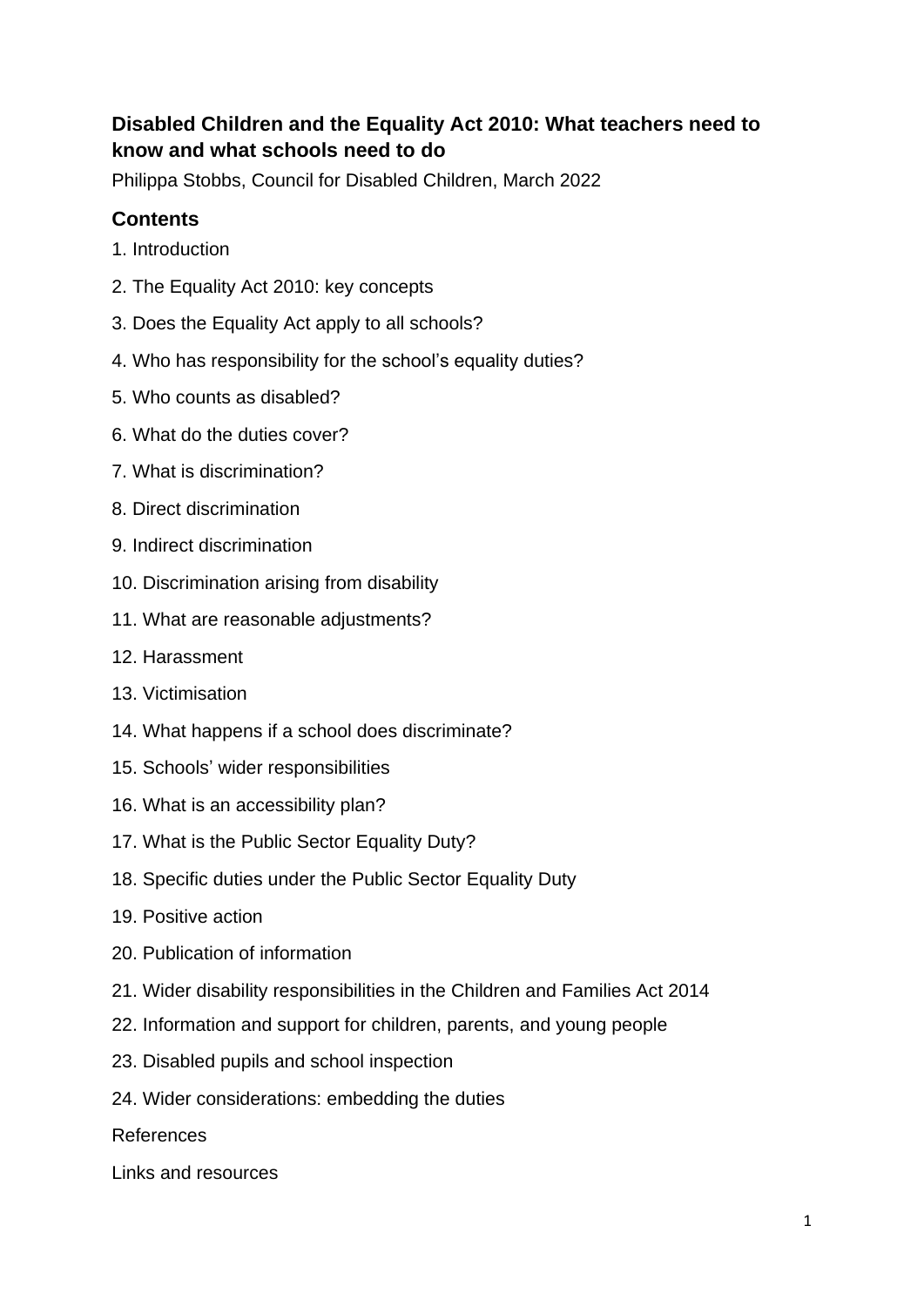# **1. Introduction**

The Equality Act 2010 (EqA) is designed to address the disadvantage and discrimination experienced by particular groups of people and to provide a legal framework for addressing these inequalities. The duties in EqA cover most aspects of our national life: the duties affect a wide range of responsibilities, including those of employers, landlords, providers of services and education. There are duties that are owed to individuals and duties to plan more widely for increased equality of opportunity. This guide provides a summary of what teachers need to know and what schools need to do to prevent and address inequalities and ensure they do not discriminate against disabled pupils.

It is important to recognise from the start that schools have a range of duties under EqA: to staff, as employees; to parents and others, where the school is providing a service to other people using the school; and to pupils, staff and others who share other protected characteristics as well as disability. It is often more efficient and more effective for schools to bring these duties together and embed them in wider school planning processes.

However, schools' duties towards disabled pupils differ from other EqA duties, in some key respects:

- EqA treats disability differently, most notably in that, for most groups, equality is rooted in equal treatment, but for disabled people, and for disabled pupils, schools may, and often must, treat them more favourably;
- schools' duties towards pupils are defined differently, and under different sections of EqA from those towards staff and other users of the school;
- schools' duties are defined differently from those of other providers of education such as early years settings, colleges and universities; and
- under the Children and Families Act 2014 (CFA), schools have other, complementary responsibilities towards disabled children and young people and to those with special educational needs (SEN).

This guide is designed to help teachers understand the legislation and how it applies to their work with disabled pupils in their school. It explains what EqA requires of schools and of governors, trustees and others who are the *responsible body<sup>1</sup>* for the school.

The guide includes examples illustrating practices that may amount to discrimination or that may help schools to avoid discrimination. Many of these examples are drawn from the decisions of the First-tier Tribunal (SEN and Disability), referred to as the Tribunal, and the Upper Tribunal. Throughout the text, checkpoints highlight particular aspects of the duties, or provide additional information or insights.

**<sup>.</sup>**  $1$  Throughout this guide italics are used to indicate that a term or expression has a particular meaning which is defined in legislation or explained in guidance. Many of these terms or expressions are explained in this guide.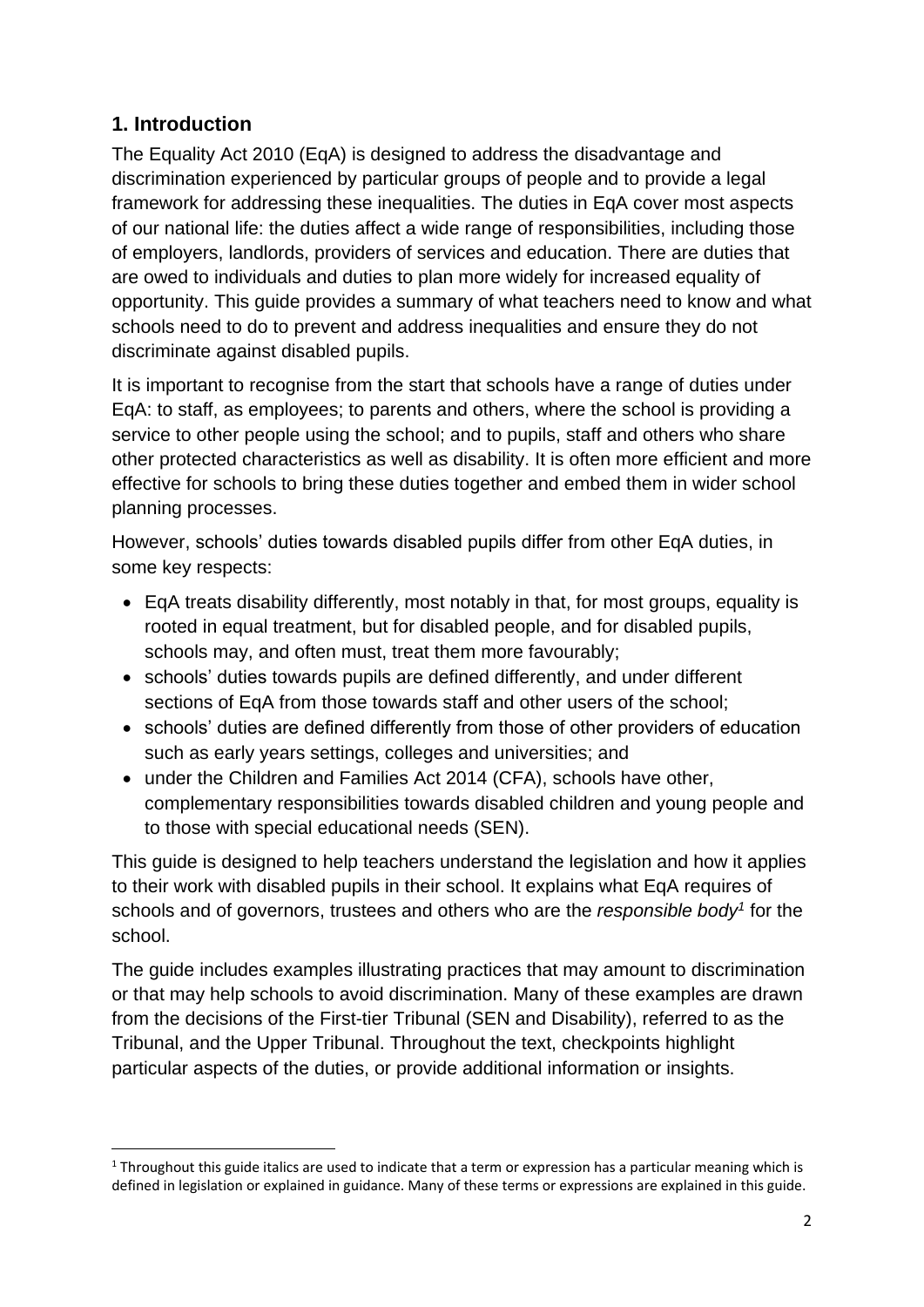This guide is designed to raise awareness of EqA among a wide group of teachers, leaders, governors, support staff, parents and others working in and with schools. It should not be used as a guide to any individual situation or as a substitute for legal advice.

References and sources of information and advice are listed at the back of the guide.

## **Checkpoint: a high-quality inclusive approach**

All schools can expect and must plan for disabled pupils. However, schools that provide high-quality inclusive provision for all pupils; that work in close consultation with parents and pupils themselves; that make adjustments to ensure disabled pupils participate in all aspects of school life; that accept and celebrate difference; and that do not compromise aspirations for disabled pupils are likely to realise benefits for disabled pupils as well as pupils who are not disabled. The experience of growing up together, with an appreciation of diversity, is important preparation for life beyond the school gates and can contribute to a fairer society.

# **2. The Equality Act 2010: key concepts**

EqA uses two key concepts as a foundation for the duties:

- *protected characteristics*; and
- *prohibited conduct.*

It is important to be familiar with these terms and what they mean.

Under EqA, there are nine *protected characteristics*:

- age;
- disability;
- gender reassignment:
- marriage and civil partnership;
- pregnancy or maternity;
- race;
- religion or belief:
- sex; and
- sexual orientation.

Of these, age and marriage and civil partnership do not apply to schools' duties towards their pupils, though they do apply to schools' employment duties and wider duties under EqA.

*Prohibited conduct* is the general term applied to discriminatory behaviour that is unlawful under EqA. The different forms of prohibited conduct are summarised and explained below.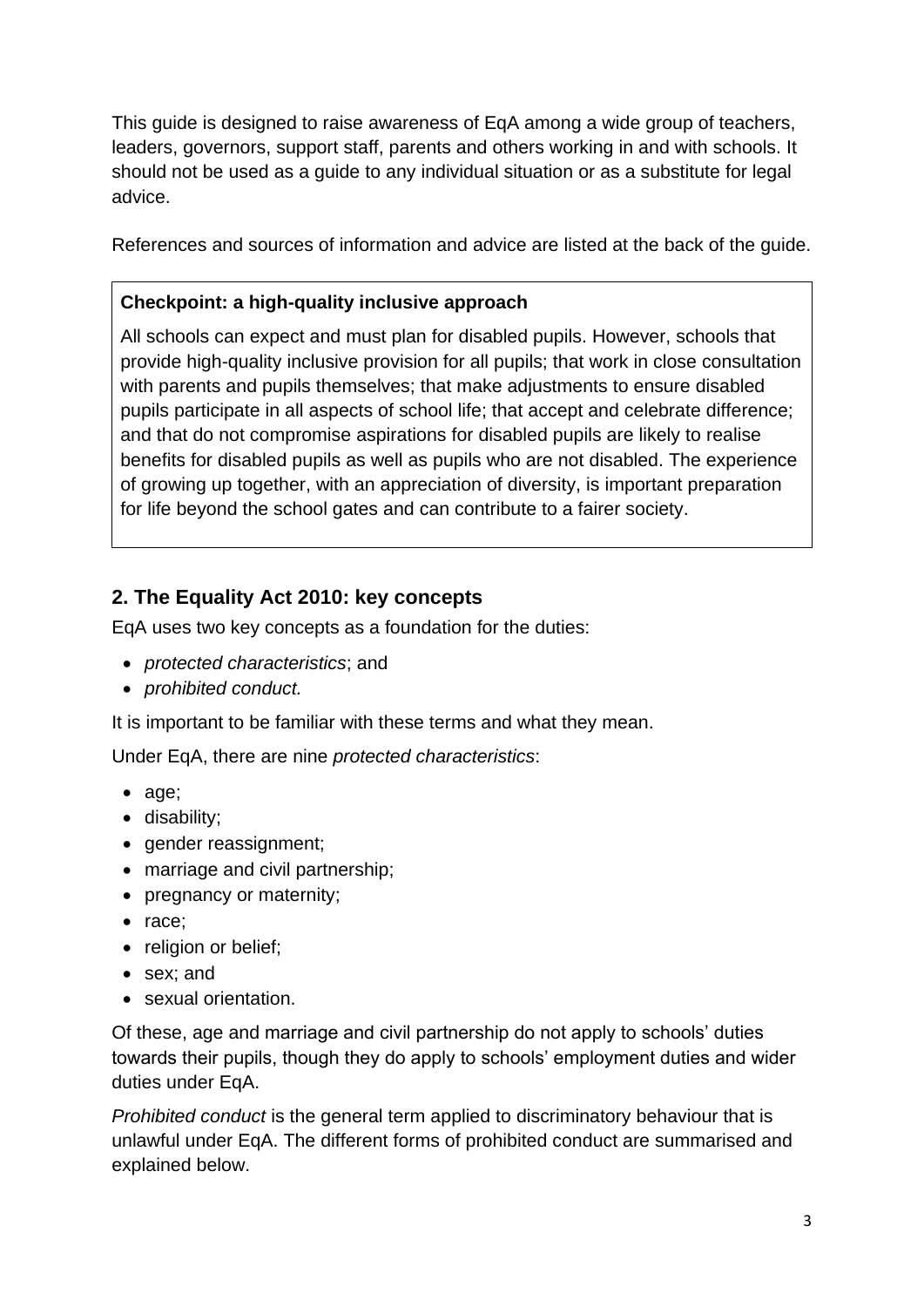# **3. Does the Equality Act apply to all schools?**

EqA applies to all schools whether they are constituted as: academies or maintained schools; nursery, primary, secondary or all-through schools; mainstream, special or non-maintained special schools; publicly-funded or independent schools; and it applies to pupil referral units and alternative provision academies. The schools' duties apply to early years provision and sixth form provision where the provision is made in a school. Where early years provision is made in a setting that is not a school, or where sixth form provision is made in a college or 16-19 academy, the law still applies, but slightly differently. The duties covered in this guide are schools' duties. Where the duties apply differently to different types of school this is highlighted<sup>2</sup>.

# **4. Who has responsibility for the school's equality duties?**

It is the responsible body for the school that has responsibility for the duties in EqA. For a maintained school the responsible body is the governing body; for an academy, it is usually the academy trust; for an independent school, the proprietor; and for a pupil referral unit, the local authority (LA). The school is responsible for the actions of its employees while working at the school, and for others, *agents*, working on their behalf, so schools need to be able to show that they have taken reasonable steps to make sure employees and *agents* understand that they must not discriminate.

Whilst the institutional responsibilities lie with the responsible body, teachers have individual professional responsibilities under the Teachers' Standards. They:

*…must have an understanding of, and always act within, the statutory frameworks which set out their professional duties and responsibilities*<sup>i</sup> .

The Standards explicitly include duties under EqA. From the very first steps in their career, teachers are expected to be aware of the impact of high-quality teaching on pupils' life chances, to adapt their teaching in a responsive way without lowering their expectations and to ensure all pupils have the opportunity to experience meaningful success<sup>ii</sup>.

# **5. Who counts as disabled?**

The definition of disability in EqA is broad: a person has a disability if they have a physical or mental impairment and the impairment has a *substantial* and *long-term* adverse effect on their ability to carry out normal day-to-day activities.

**<sup>.</sup>** <sup>2</sup> The Council for Disabled Children provides a parallel guide for early years settings: *Disabled Children and the Equality Act 2010: What Early Years providers need to know and do*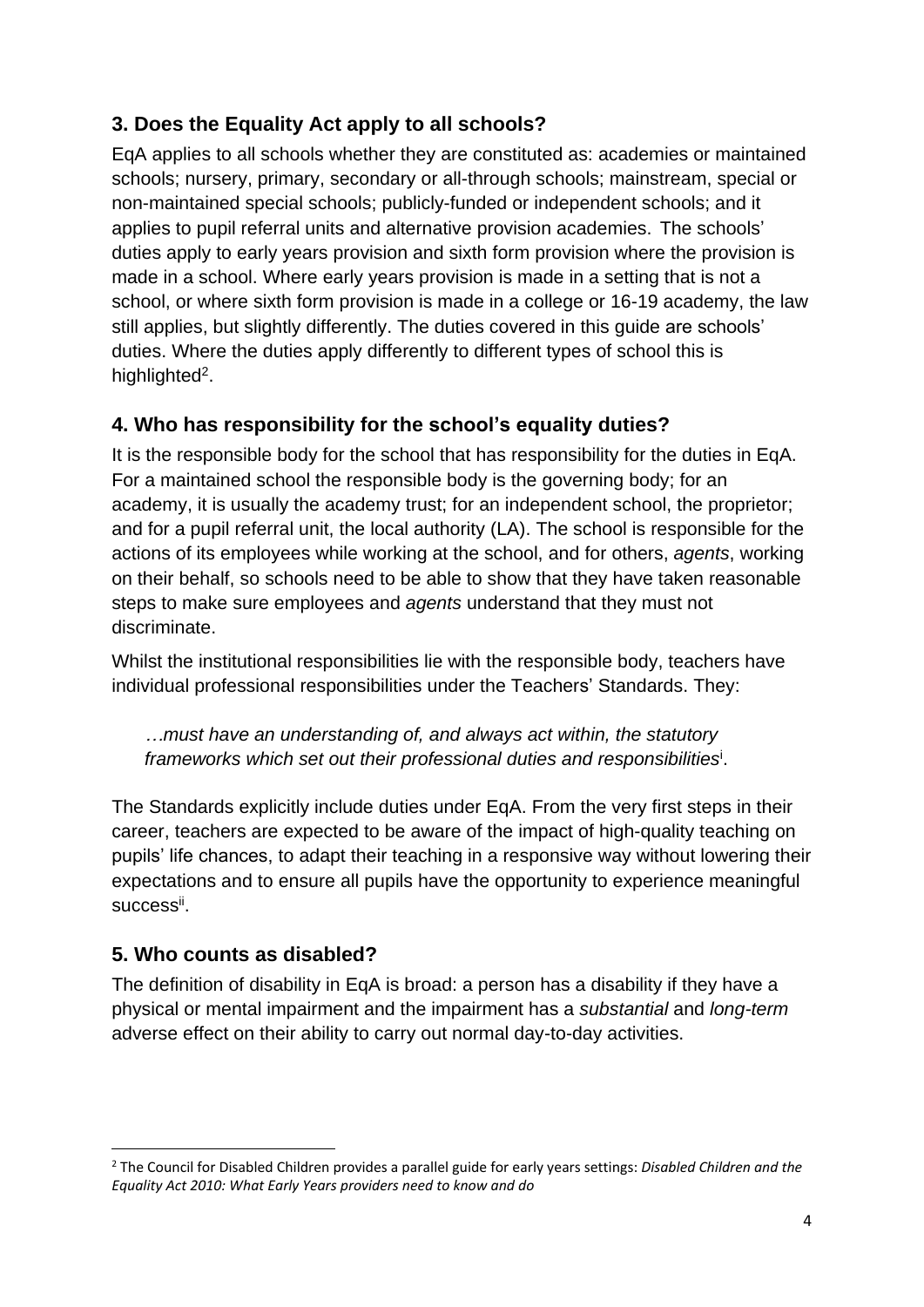A physical or mental impairment includes learning difficulties, mental health conditions, medical conditions and hidden impairments such as specific learning difficulties, autism, and speech, language and communication impairments.

In deciding whether someone is disabled, it is the effect of an impairment that has to be considered. If the impairment has a *substantial* and *long-term* effect on a person's ability to carry out normal day-to-day activities it may amount to a disability. *Substantial* is defined as being more than minor or trivial; *long-term* is defined as a year or more.

These terms set a relatively low threshold; they rule out conditions such as broken limbs, which normally heal in much less than a year, and cover more people than many imagine. The Family Resources Survey carried out in 2018/19 estimates that 8% of children are disabledii.

**Checkpoint:** EqA counts some conditions as a disability regardless of the *'substantial and long-term adverse effect'* threshold: EqA names cancer, multiple sclerosis and HIV as disabilities; it requires severe disfigurements to be treated as having an adverse effect on a person's ability to carry out normal day-to-day activities; and it includes progressive conditions, that is, conditions that get worse over time, before the effect is substantial. Under the regulations, people who are certified<sup>3</sup> as blind or partially sighted are also considered to be disabled<sup>iv</sup>.

Disabled children and young people are covered by the SEN framework<sup>4</sup> where their disability prevents or hinders them from making use of facilities that are generally provided, and they require special educational provision, that is, something additional to or different from provision made generally for others of the same age. The definition of disability used in the SEN framework is that used in EqA.

## **Checkpoint: disability, special educational needs and medical conditions**

Though the definitions of disability and SEN are covered by different legislation, in practice there is a significant overlap. Children and young people with more significant SEN, including those who have an education, health and care plan under CFA, are more likely to be covered by EqA: not because they meet the definition of SEN or have a plan, but because they are more likely to have an impairment that has a substantial and long-term effect on their ability to carry out normal day-to-day activities.

Research by Bath and Bristol Universities<sup>v</sup> estimates that about three-in-ten disabled children of primary age and about four-in-ten disabled children of

**.** 

<sup>&</sup>lt;sup>3</sup> A person who is 'certified' as blind, severely sight impaired, sight impaired or partially sighted by a consultant ophthalmologist, can be 'registered' with their local social services team

<sup>4</sup> The SEN framework is set out in the Children and Families Act 2014, associated regulations and the *Special educational needs and disability code of practice: 0-25 years* (DfE and DH, 2015)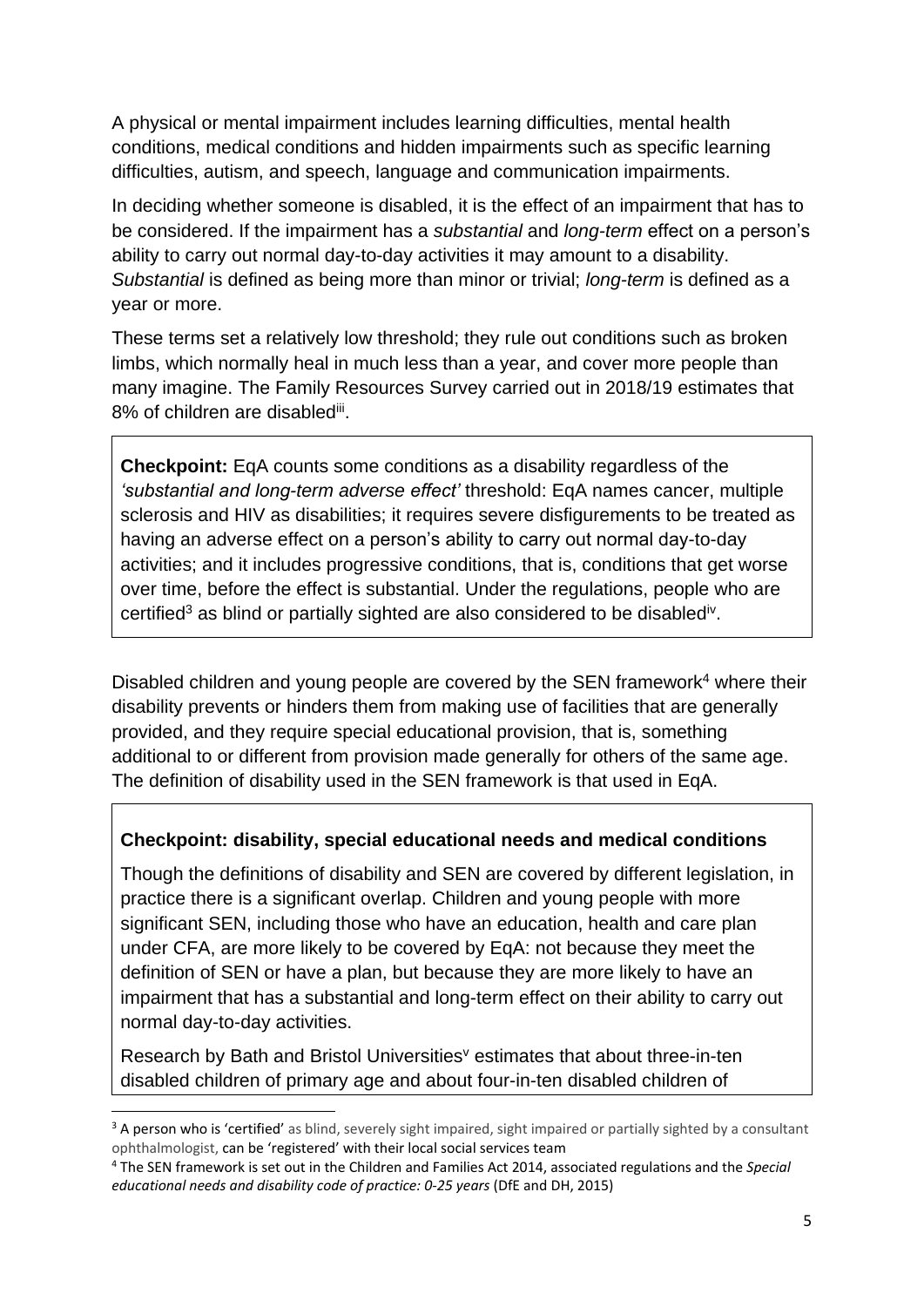secondary age do not have SEN. The disability discrimination legislation in EqA covers disabled children and young people whether or not they have SEN.

Children and young people who have a range of medical conditions, such as epilepsy, diabetes or more severe forms of asthma and eczema, are likely to be covered by the definition of disability but may not be identified as having SEN. Under CFA, schools also have responsibilities for pupils with medical conditions: schools must make arrangements to support them and must have regard to statutory guidance. The guidance is designed to:

*ensure that all children with medical conditions, in terms of both physical and mental health, are properly supported in school so that they can play a*  full and active role in school life, remain healthy and achieve their academic *potential*vi *.*

For the purpose of avoiding discrimination, anticipating and making *reasonable adjustments*, and meeting wider responsibilities, schools need to know who their disabled pupils are.

There are different ways in which a school may become aware that a pupil may be disabled: they may receive information from a pupil's previous school; they may be told by the child's parents; it may be through careful observation of a child's progress and behaviour. Asking questions is an obvious way of finding out but, with no duty on either parents or pupils themselves to disclose a disability, schools need to ask questions in a way that both respects a pupil's dignity and privacy and encourages parents, or children and young people themselves, to share information. If parents think that information might be used against their child, for example to encourage them to go to a different school<sup>vii</sup>, rather than to support them to be included, they may be reluctant to share information.

It is important to recognise that parents may not think of their child as being disabled and may not be aware that, because of the nature and impact of their child's impairment, their child is covered by EqA. Schools should therefore ask questions in the broadest possible terms and ask about any learning difficulty, disability or health condition. It may help to focus the discussion on any adjustments that the school may need to make, rather than on the nature or existence of a disability. Schools should have this discussion around the time of admission but, because individual impairments can change, should also take regular opportunities to check with parents and with children and young people themselves.

If a claim of discrimination were made to the Tribunal, it would be no defence for the school to say that it did not know that a pupil was disabled, unless the *school could not reasonably have been expected to know* that they were disabled. A key point here is whether the school knows about a pupil's impairment or condition, not whether that impairment or condition amounts to a disability under the definition in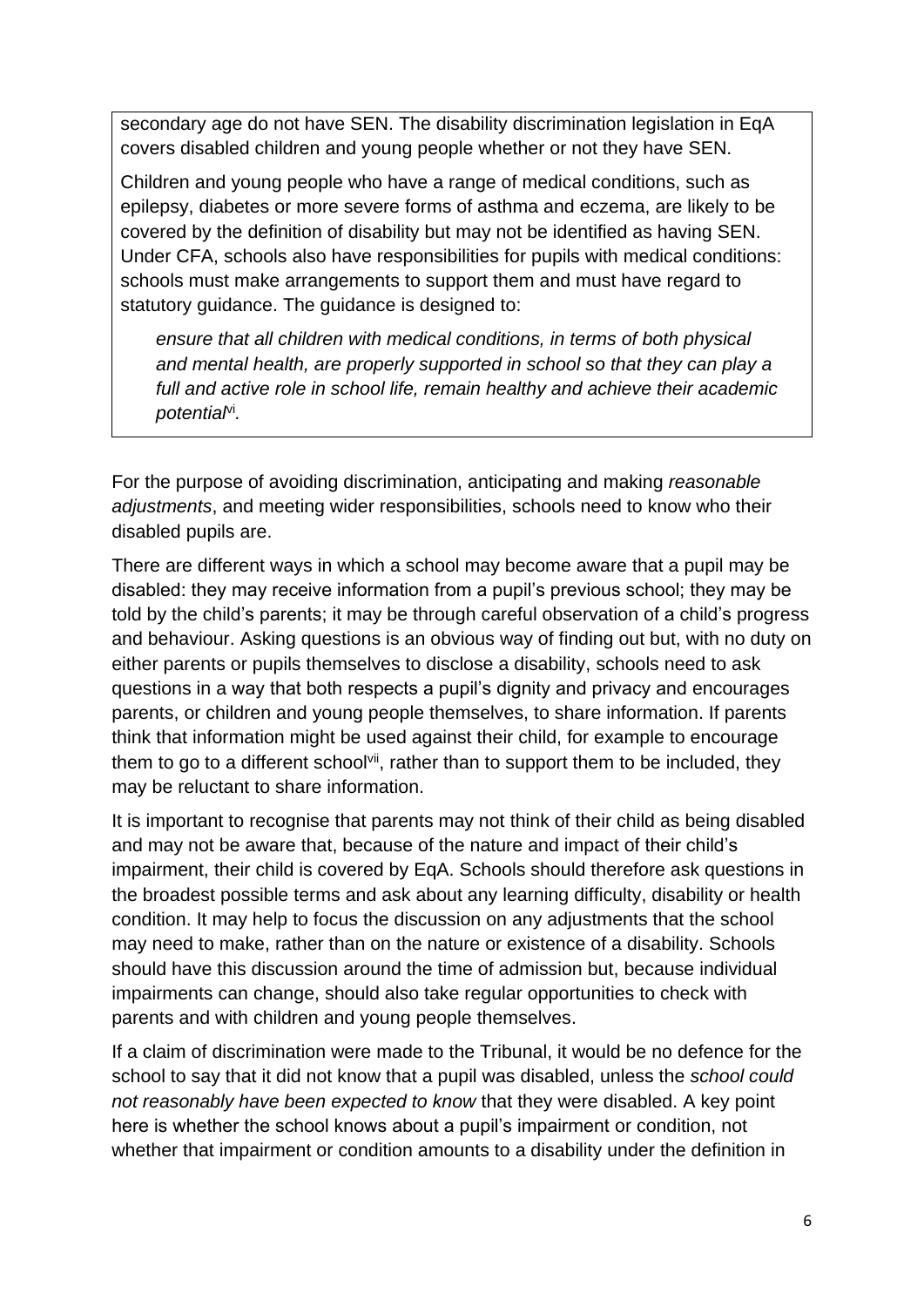EqA. Ultimately, that issue is decided by the Tribunal. This further underlines the importance of schools understanding the breadth of the definition.

Beyond these individual considerations, schools need to know who their disabled pupils are for planning purposes: to tailor their *accessibility plan* appropriately and to inform the way they meet the *public sector equality duty*. Where they are asked to, schools must also co-operate with the LA in the LA's duty, under CFA, to identify disabled pupils and those with SEN.

#### **Checkpoint: disabled or 'a mainstream child'**

Some people have a relatively restricted view of what counts as a disability and may not be aware of the breadth of the definition of disability. The risk for schools is that, in holding a narrow view of the definition, they may underestimate the number of pupils covered by the duties and may inadvertently discriminate against a disabled pupil.

In a claim of disability discrimination relating to Child P, a school recognised his SEN but did not think of him as disabled. The Tribunal determined that he met the definition and that he had been discriminated against:

*However, it was clear that the teachers at the school had a different understanding of the threshold for disability, and did not regard Child P as disabled; in their view, that category indicated a greater degree of learning or other difficulty than Child P was affected by: as the class teacher put it, Child P was "a mainstream child".viii*

The Office for Disability Issues published guidance, in 2011<sup>ix</sup>, on a range of issues to be taken into account when deciding who may be covered by the definition<sup>5</sup>. Ultimately, for pupils in school, the decision as to whether the pupil counts as disabled, and is therefore protected against discrimination under EqA, is taken by the Tribunal. The Tribunal decides this when a claim of discrimination is made.

## **Checkpoint: tendency to physical abuse**

**.** 

Regulations<sup>x</sup> exempt certain conditions from being considered as impairments. This includes a *tendency to physical abuse*. In August 2018, a decision by the Upper Tribunal determined that, for children in education, who have a recognised condition that is more likely to result in *a tendency to physical abuse*, the regulations do not remove a child from the definition of disability or from the protection that EqA provides<sup>xi</sup>.

<sup>5</sup> The case law, from 2018, covered in the checkpoint on the 'tendency to physical abuse', post-dates this guidance.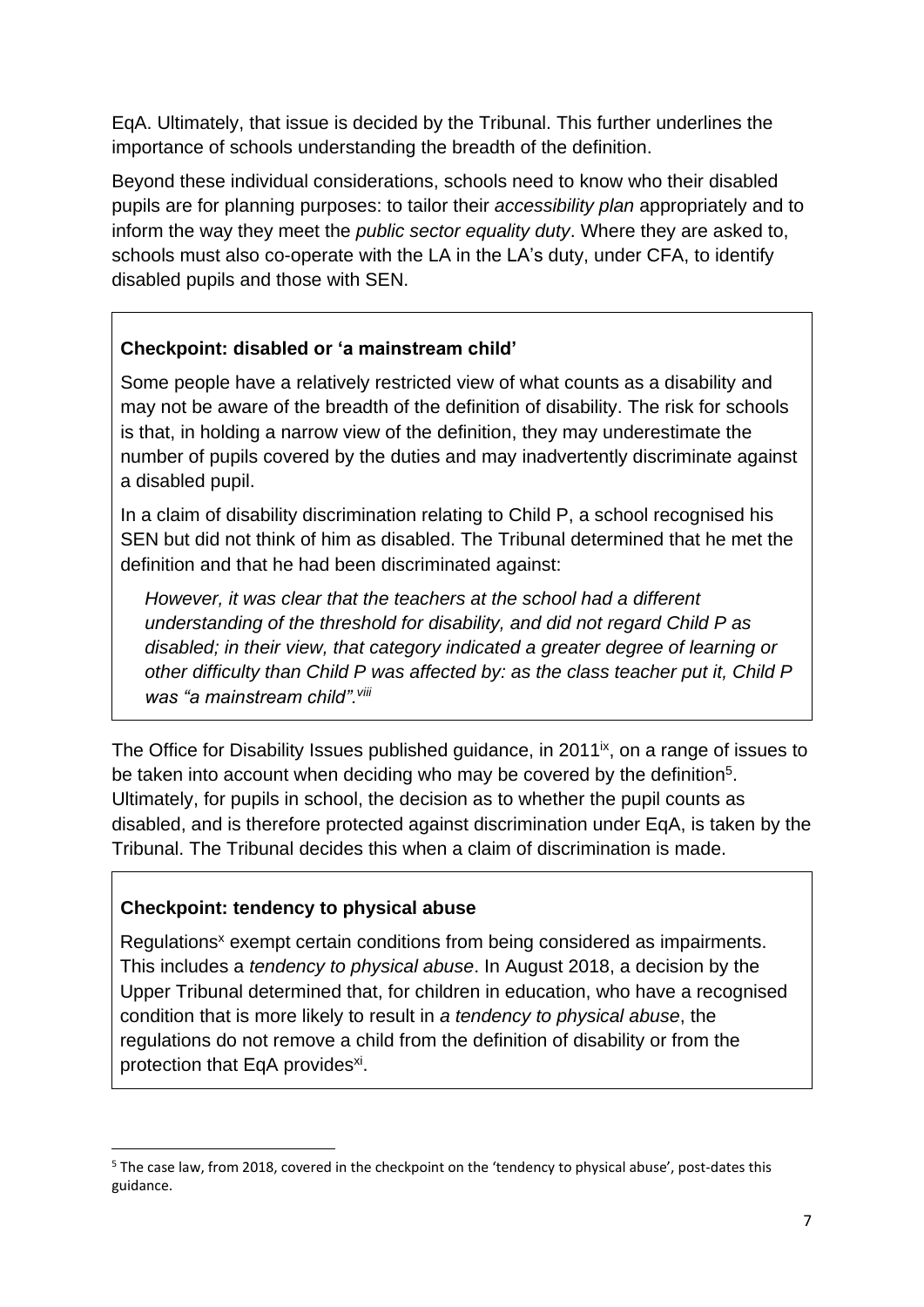This means that, in line with the duties set out below, schools must make *reasonable adjustments* to prevent or manage challenges presented by pupils who have disabilities that make them more prone to physical abuse, just as they must for pupils with disabilities that manifest themselves in other ways. Schools must also be able to justify any sanction as *proportionate*.

# **6. What do the duties cover?**

Schools must not discriminate against a pupil, or a child or young person who might become a pupil at the school in relation to:

- admissions;
- the provision of education;
- access to any benefit, facility or service; and
- exclusion or other forms of detriment, that is, other forms of disadvantage.

The duties cover not just teaching and learning in classrooms, but lunchtimes and playtimes, school clubs, activities and trips, in effect, the whole life of the school.

## **7. What is discrimination?**

EqA sets out the four main forms of *prohibited conduct* that apply to all pupils who share *protected characteristics.* These are:

- *direct discrimination;*
- *indirect discrimination;*
- *harassment*; and
- *victimisation.*

In addition, the following forms of prohibited conduct apply to disabled people, including disabled pupils in schools:

- *discrimination arising from a disability*;
- a failure to make *reasonable adjustments.*

# **8. Direct discrimination**

Direct discrimination is treating a disabled pupil *less favourably* because they are disabled.

**Example 1:** a pupil with Down's syndrome is not permitted to go on a trip to a museum. Staff decide that because of her learning difficulty she will not be able to participate in the activities arranged for the visit.

In this example, it is because of the child's disability that the staff decide she will not go on the trip. This is likely to be direct discrimination. It is irrelevant whether or not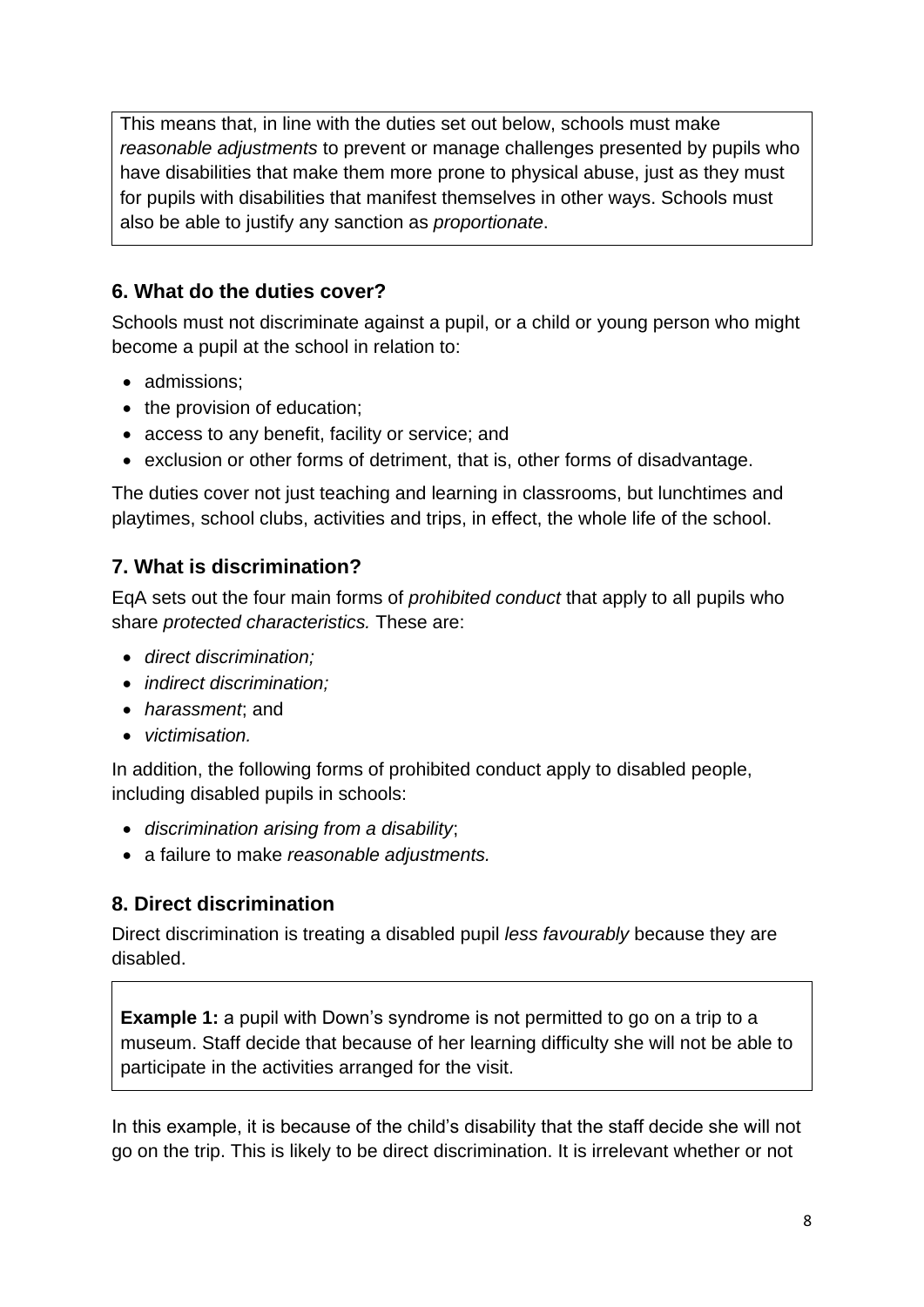there is an intention to discriminate. It is the outcome rather than the intention that is key in the eyes of the law.

Direct discrimination can also take place where a pupil who is not disabled is treated less favourably because they are associated with a person who is disabled, or because they are wrongly thought to be disabled, or they are treated as if they were disabled.

In some circumstances it may be necessary to treat a disabled pupil more favourably than a pupil who is not disabled, for example, by not applying the standard disciplinary sanction and adopting different strategies to support a disabled pupil in managing their behaviour. It is not direct discrimination against a non-disabled pupil to treat a disabled pupil more favourably.

Under EqA, there is no justification for direct discrimination.

## **9. Indirect discrimination**

Indirect discrimination is applying a *provision, criterion or practice* that puts a disabled pupil at a disadvantage compared with someone else who is not disabled and in a way that cannot be justified.

Schools risk discrimination if they apply a blanket policy, a policy that is applied in the same way to all pupils but puts disabled pupils at a particular disadvantage.

**Example 2:** a primary school has a healthy snacks policy. A pupil with diabetes is told she cannot eat her high calorie snack in the playground at break time and is told to sit outside the head teacher's office instead.

**Example 3:** a secondary school requires all pupils to wear the school uniform from a specified provider. A pupil has severe eczema which is exacerbated by the particular fabric used in the uniform trousers.

In the 'healthy snacks' example, the policy was applied in the same way to all pupils; only the girl with diabetes was placed at a disadvantage. In the 'uniform' example, the policy was applied in the same way to all pupils but only the pupil with eczema was placed at a disadvantage. These two examples are likely to be indirect discrimination*.* Both examples are based on actual cases that went to the Tribunal.

Under EqA there may be justification for actions that may otherwise amount to indirect discrimination or to *discrimination arising from a disability*. The actions may be justified if what a school did was a *proportionate means of achieving a legitimate aim.* 

The concepts of a *legitimate aim* and *proportionate means* are not defined in EqA. Guidance from the Equality and Human Rights Commission indicates that these terms may be taken to have the following meaning<sup>xii</sup>: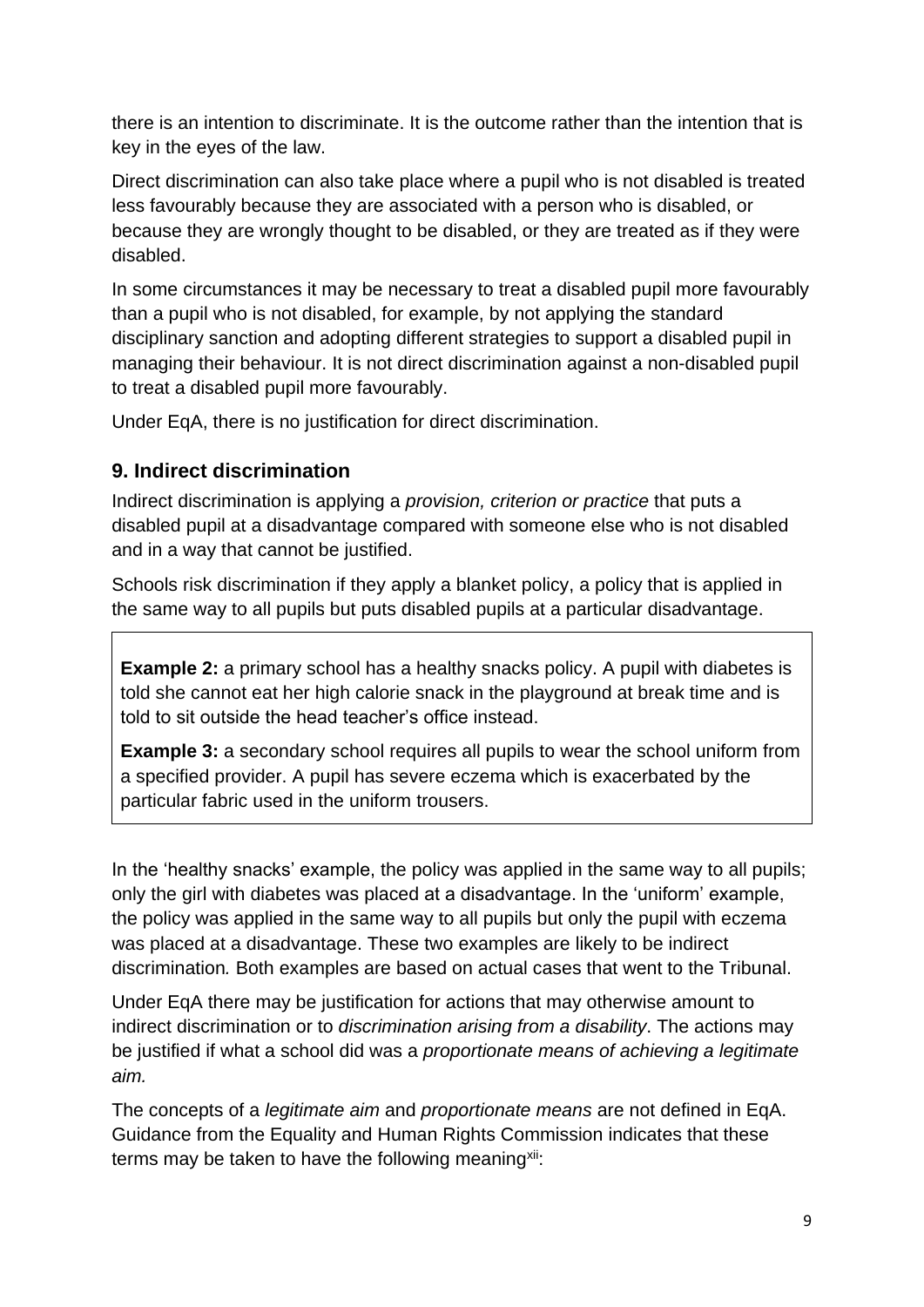- *a legitimate aim* may include such aims as ensuring the wellbeing and dignity of pupils, the fair exercise of power, and the maintenance of academic and behavioural standards; and
- *proportionate* means *appropriate and necessary*. It would need to be shown that the same legitimate aim could not be achieved by a less discriminatory means.

However, schools must also think ahead when they are planning their policies and must plan and make *reasonable adjustments* to these policies for disabled pupils. This does not mean that they have to change their policies for pupils who are not disabled though, in many cases, that may offer a simpler solution.

# **10. Discrimination arising from disability**

Discrimination arising from disability is treating a disabled pupil unfavourably because of something arising in consequence of their disability.

**Example 4:** a school behaviour policy sets a two-day exclusion for any pupil who swears at a teacher. Child M, a pupil with a communication impairment, misunderstands an instruction from the teacher; he responds inappropriately; the teacher interprets his response as insolence; the incident escalates to the point where the pupil swears at the teacher; the head excludes the boy.

In this case, the behaviour that led to the exclusion arose from the nature of the child's impairment and the Tribunal found that the school had discriminated<sup>xiii</sup>.

The school would have been able to justify the exclusion if it had been able to show that it was *a proportionate means of achieving a legitimate aim*, for example that the exclusion was a *proportionate means* of maintaining behavioural standards at the school.

# **Checkpoint: proportionate means**

**.** 

Child P is a pupil with social and emotional difficulties, organisational difficulties, language difficulties and poor self-esteem. He was excluded from school several times for infringements of the behaviour policy. The exclusions amounted to six weeks during his GCSE year, that is, 30 school days out of the statutory 45-day limit in a single academic year $6$ , and had affected Child P's GCSE grades.

The judgment contained the following points:

*…it is not enough for the school to show that they achieved their legitimate aim for Child P; they have to show that they did it by proportionate means. We find* 

<sup>&</sup>lt;sup>6</sup> This means a pupil cannot have one fixed-period exclusion of 46 school days or more; and cannot have shorter fixed-period exclusions that add up to more than 45 school days in a school year.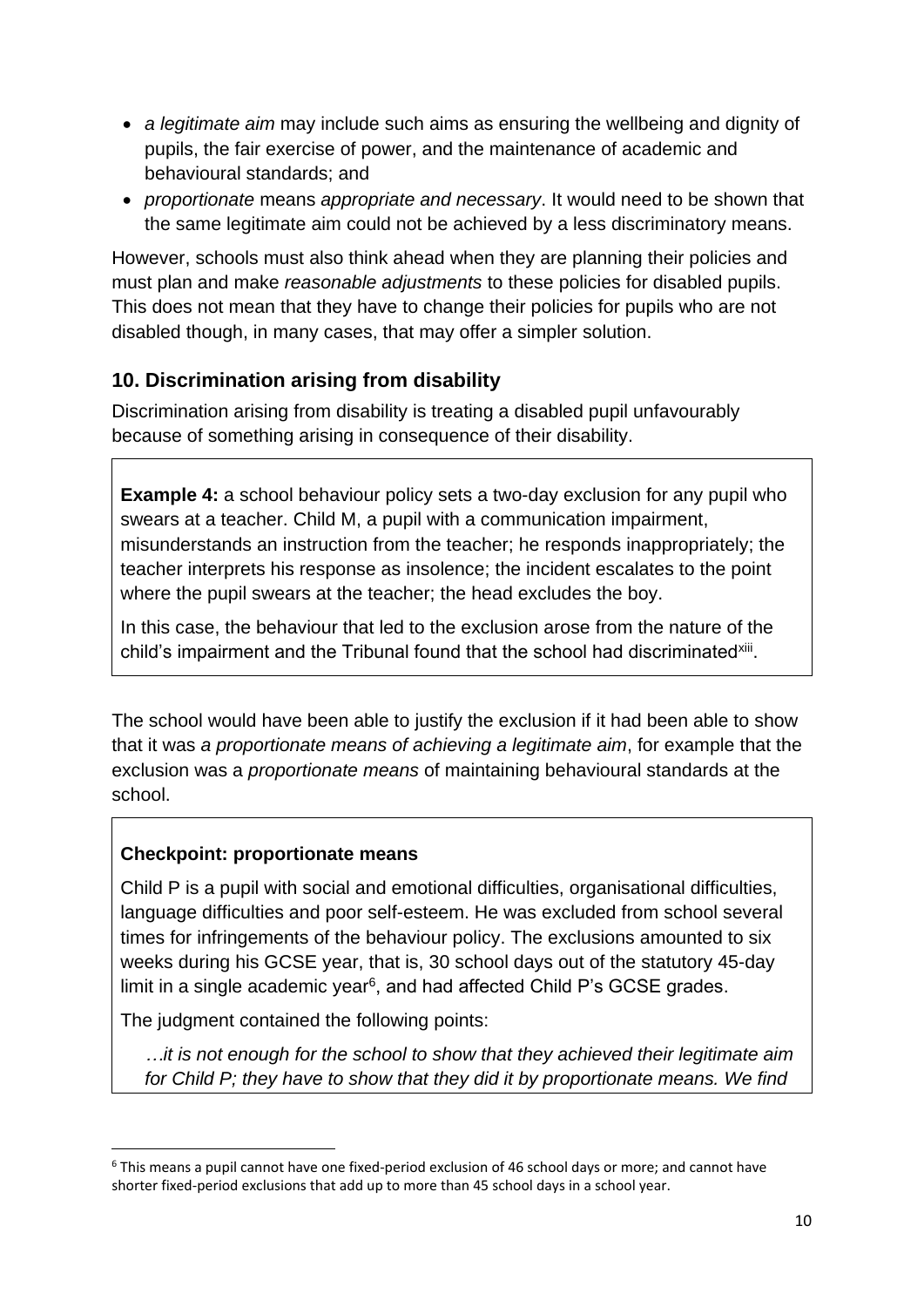*the means used were disproportionate; they were unnecessarily damaging to Child P. It follows that the claim of discrimination […] is clearly made out.* 

#### And

*To treat everyone the same, to apply the school's rules and procedures on behaviour management regardless of disability, is to discriminate against a pupil whose disabilities call for a proportionate response, or adjustments, to be made.*

Schools also have a duty to make *reasonable adjustments* so that disabled pupils are not at a *substantial disadvantage*. In examples 2 and 3 and Child M and Child P, above, there may have been reasonable adjustments that the schools could have made.

## **11. What are reasonable adjustments?**

Where a school's *provision, criterion* or *practice* might put a disabled pupil at a *substantial disadvantage* compared with other pupils who are not disabled, schools must take *reasonable steps* to avoid that disadvantage. This is usually referred to as the *reasonable adjustments duty.*

The duty is anticipatory: it requires schools to think ahead and make reasonable adjustments so that disabled pupils can participate in the whole life of the school and in order to avoid any disadvantage that might otherwise occur.

Schools can often avoid *indirect discrimination* and *discrimination arising in consequence of a disability* by thinking ahead and planning and making reasonable adjustments.

**Example 5:** the timetable is adjusted to provide time for the reinforcement of new skills for a pupil with learning difficulties.

**Example 6:** a student with a visual impairment sits at the back of the class to accommodate her field of vision.

**Example 7:** pupils with dyslexia are given a green card to indicate to teachers that they may need extra time to complete written tasks.

**Example 8:** where the school policy would normally provide for a 2-day exclusion, the policy is adjusted to provide an alternative punishment for a pupil where his behaviour arises from his disability. The punishment marks the seriousness of the incident, is understood by the pupil, and does not involve excluding him in these circumstances.

Any of these examples may be a reasonable adjustment*.*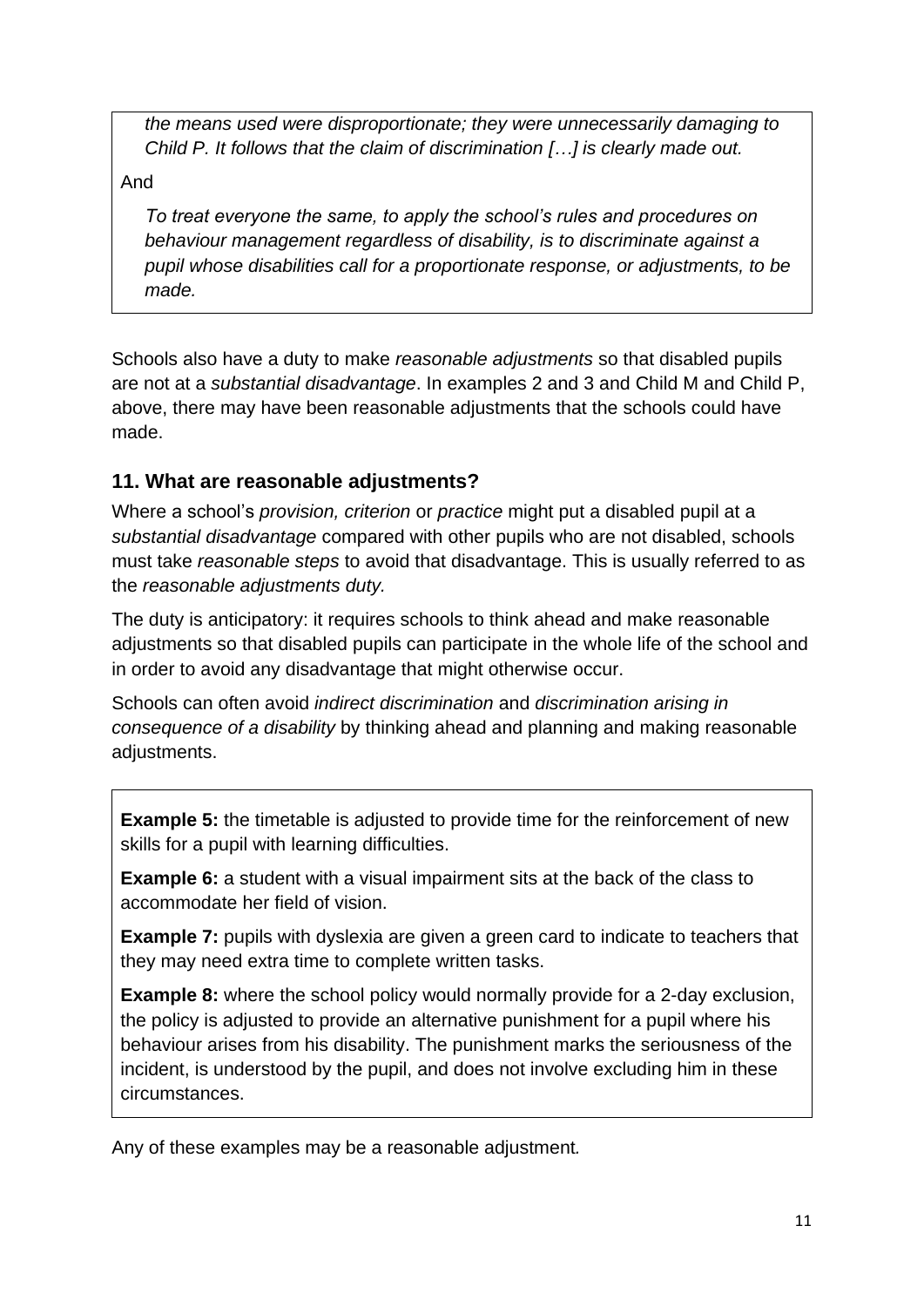In example 4, Child M, above, reasonable adjustments might have included: staff training on communication impairments; training on how to communicate with this pupil in particular; and, in the event that the incident occurred despite all such adjustments, a further adjustment might have been to provide an alternative form of punishment, for example, a detention. This might also have constituted a *proportionate means of achieving a legitimate aim* and therefore have avoided discrimination arising from disability*.*

**Checkpoint:** The Equality and Human Rights Commission provides the following guidance on reasonable adjustments and the exclusion of disabled pupils:

[EqA] *requires schools to make reasonable adjustments for disabled pupils both to the exclusions process and to the disciplinary sanctions imposed. This might mean applying different sanctions, or applying them in a different way, to avoid putting a*  disabled pupil at a substantial disadvantage in relation to non-disabled pupils<sup>xiv</sup>.

It is good practice to involve parents and pupils themselves in planning reasonable adjustments. Parents and pupils are often best placed to help schools think about what disadvantage might arise in school and what reasonable adjustments may work best. The principles that underpin CFA emphasise the importance of respecting the views, wishes and feelings of children and young people, and of their participation in decision-making<sup>7</sup>. These principles should encourage and support schools in securing the effective participation of disabled pupils in planning and implementing reasonable adjustments. This is likely to be supported by the school's own evidence of the beneficial impact when they do.

#### **Checkpoint: participation**

**.** 

Department for Education (DfE) guidance on exclusions makes it clear that, where practical, the head teacher should give the pupil an opportunity to present their case before taking the decision to exclude<sup>xy</sup>. In a number of claims of disability discrimination that have gone to the Tribunal, schools have been criticised for not having sought the pupil's views.

The *SEN and disability code of practicexvi* encourages a consideration of special educational provision and reasonable adjustments alongside each other.

Sometimes schools may need to call on specialist advice to inform the planning of reasonable adjustments but most reasonable adjustments consist of adjustments to policies and practices, cost little or nothing and are relatively easy to implement once teachers recognise the need for adjustments and see the benefits for disabled

 $7$  The principles in CFA s19 apply directly to LAs. By extension they also apply to schools who are required to co-operate with the LA in meeting its duties to children and young people with SEN and disabilities.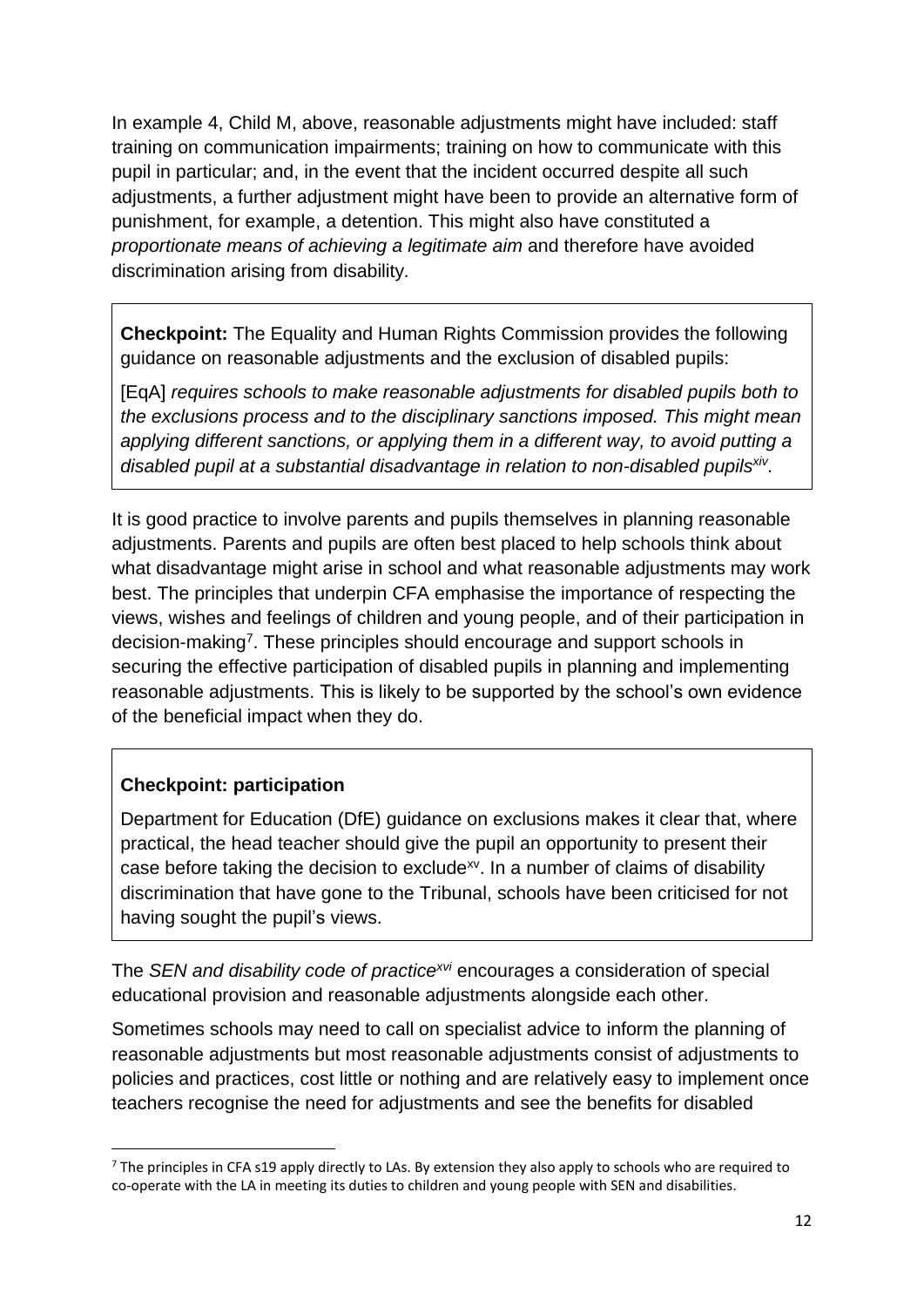pupils. The essence of reasonable adjustments is that they anticipate where disadvantage may arise and are put in place to prevent or limit that happening.

The reasonable adjustments duty includes three key requirements that apply to most providers of services. To make sure that disabled people are not at a substantial disadvantage, the requirements for most providers are:

- to make adjustments to any provision, criterion or practice;
- to make alterations to physical features; and
- to provide auxiliary aids and services.

For schools and disabled pupils, the first and third requirements apply, the second does not.

A bit more about the requirements:

- the first requirement, to make adjustments to any provision, criterion or practice, relates to the way schools organise themselves, deploy resources, and the dayto-day practices that they follow, whether or not these are articulated in a written policy. Examples 5 to 8, above, are relevant here;
- the second requirement, to make alterations to physical features, does not apply to schools. However, schools are under a duty to plan to increase accessibility, see *accessibility planning duty,* below; and
- the third requirement, to provide *auxiliary aids*, covers the provision of auxiliary aids and services.

A bit more about auxiliary aids and services:

- Auxiliary aids and services may include equipment, the provision of specialist advice to the school, or direct teaching or support to the disabled pupil.
- It is likely that much of what schools might be expected to provide by way of auxiliary aids and services, under EqA, could also be provided, as special educational provision, through the SEN framework. Where something is already provided through the SEN framework, schools can take this into account in deciding what reasonable adjustments to make, see Checkpoint, below.
- The SEN Framework requires LAs to set out what schools and other settings are expected to provide from their delegated resources and to publish this as part of the SEN and disability local offer<sup>xvii</sup> (this is often referred to as the 'normally available' or 'ordinarily available' provision). This requirement helps to clarify the respective responsibilities of schools, LAs and other agencies.

And a bit more about alterations to physical features:

• whilst the reasonable adjustments duty does not require schools to make alterations to physical features to meet the access needs of an individual pupil, it may be good practice to do so and, if alterations are specified as special educational provision in Section F of an Education, Health and Care plan, it is a duty on the LA to make them.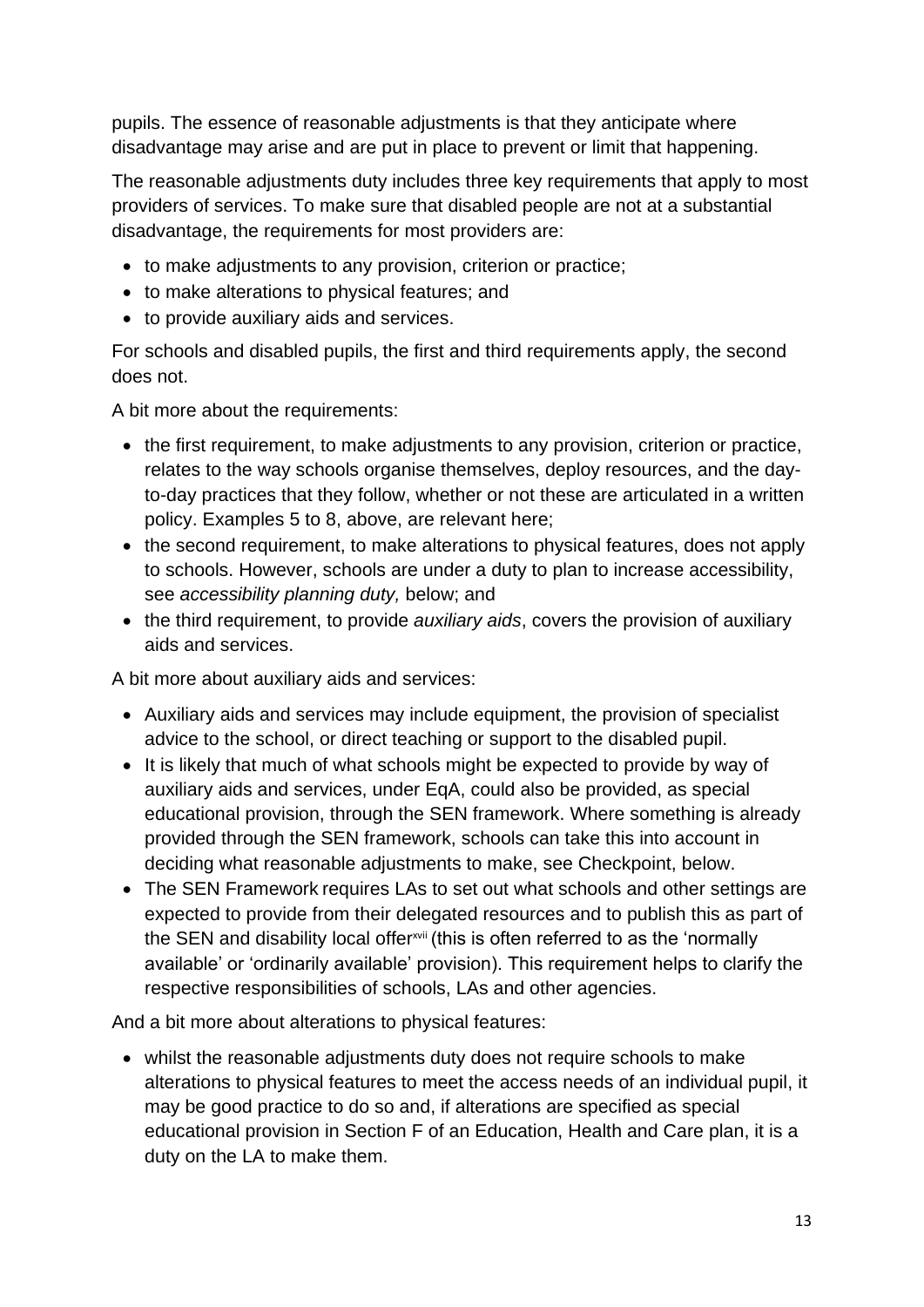And a bit about reasonable adjustments and pupils with medical conditions:

- CFA requires maintained schools, academies, and pupil referral units to make arrangements for supporting pupils at the school with medical conditions and to have regard to statutory guidance, *Supporting pupils at school with medical conditionsxviii* .
- The guidance is clear that pupils with medical conditions may count as disabled under EqA; that schools should ensure that they can access the same opportunities at school as other pupils; and it supports schools in understanding what may be considered reasonable adjustments for this group of pupils.
- *Supporting pupils at school with medical conditions* also provides schools with guidance on the development of policies on the management and administration of medicines and on putting in place systems for supporting individual pupils with medical needs.

#### **Checkpoint: what is** *reasonable***?**

The Equality and Human Rights Commission makes it clear that it is not possible to say what will or will not be reasonable in any particular situation, but provides guidance on factors that may be taken into account when deciding what is reasonable<sup>xix</sup>:

- what special educational provision may be being made for a pupil who is disabled;
- the cost of a particular adjustment and the resources available to the school;
- the likelihood that a particular adjustment would be effective;
- the practicability of a particular adjustment;
- health and safety requirements;
- the need to maintain academic, musical, sporting and other standards; and
- the interests of other pupils and prospective pupils.

Some teachers may feel that making reasonable adjustments is in some way favouring disabled pupils. EqA allows for more favourable treatment, see *direct discrimination*, above. At the heart of the reasonable adjustments duty is the recognition that treating everyone the same, regardless of disability, may result in discrimination.

#### **Check point:** *'to treat everyone the same, …regardless of disability, is to discriminate…'*

In the case of Child P, the Judge said: *The essence of section 20* [of EqA] *is that reasonable adjustments may have to be made for disability: the House of Lords*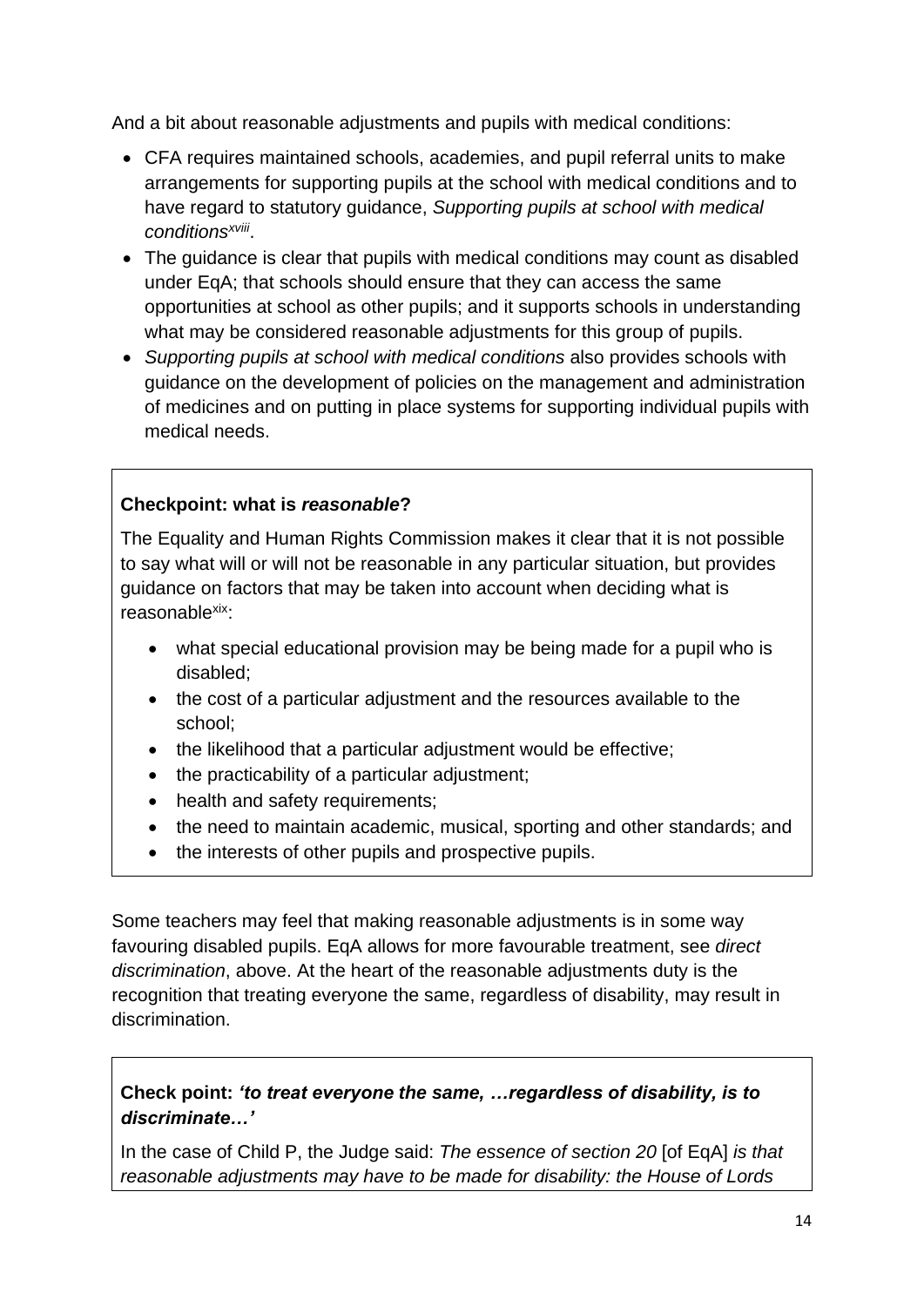*decision* [in a different case, cited as a precedent] *makes it clear that positive discrimination, in favour of disabled people, can be called for under this section. To treat everyone the same, to apply the school's rules and procedures on behaviour management regardless of disability, is to discriminate against a pupil whose disabilities call for a proportionate response, or adjustments, to be made.* 

In practice, making reasonable adjustments prevents disadvantage and recognises that to treat disabled pupils equally, it may be necessary to do things differently for them. Schools must do what it is reasonable to do and are not expected to do anything unreasonable. So, under EqA:

- there is no justification for failing to make a reasonable adjustment;
- schools, along with other service providers, are not permitted to charge for making a reasonable adjustment.

To make sure that disabled pupils are not at a disadvantage, schools should ensure that disabled pupils play as full a part as possible in school life. Under CFA, mainstream schools and maintained nursery schools are also specifically required to make sure that children with SEN engage in school activities alongside their peers. Many pupils with SEN are also disabled, see section 5, above. Reasonable adjustments are an important element in achieving their inclusion.

There are many creative and inspiring examples of reasonable adjustments being made by schools across the country. Often schools are not aware that what they are doing counts as a reasonable adjustment: they are just doing what they think needs to be done to ensure that all pupils can join in all the benefits of the school with their peers. This approach, well embedded in the school's ethos, means the school is much less likely to discriminate against a disabled pupil.

# **12. Harassment**

Harassment is behaviour which violates the dignity of a disabled pupil, or creates an *intimidating, hostile, degrading, humiliating or offensive environment* for them, and is prohibited conduct under EqA. Harassment would include bullying, mocking or belittling a disabled pupil.

# **13. Victimisation**

Many parents are reluctant to challenge their child's school, not least because they worry that it will in some way affect how the school treats their child. The legislation protects people from negative action by the school when they take any protected action under EqA, for example: parents who make a complaint or bring a claim to the Tribunal, a disabled child who reports an incident, or another pupil who provides evidence of what happened. These are all protected acts under EqA and this protection applies even where the initial complaint is not ultimately upheld.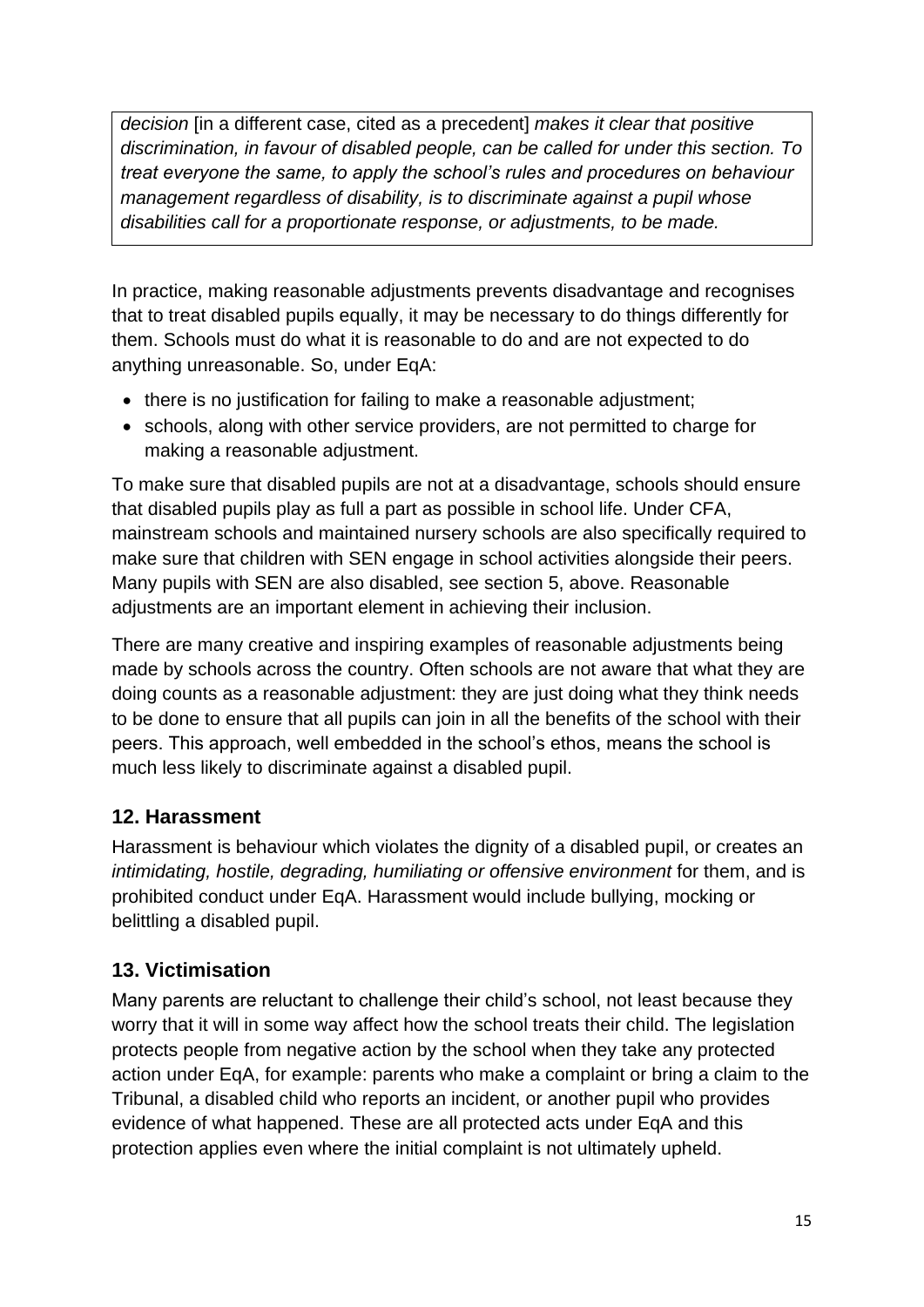# **14. What happens if a school does discriminate?**

If a parent thinks that their child may have been discriminated against, they can make a claim of disability discrimination to the Tribunal. EqA, amended by CFA, provides for young people over school leaving age but under the age of 18 to make a claim of disability discrimination on their own behalf<sup>xx</sup>.

Parents or young people need to bring a claim of disability discrimination within six months of the action that they believe amounted to discrimination. Where discrimination has extended over a period of time and is part of a *course of action*, the six months starts from the last instance of discrimination. The Tribunal has the power to extend the six months if it considers it just and equitable to do so.

## **Checkpoint: exclusions**

Where parents dispute the decision of a governing body not to reinstate a permanently excluded pupil, they can ask for this decision to be reviewed by an independent review panel. Where parents think there may have been disability discrimination in relation to a fixed-period or permanent exclusion, they can also make a claim to the Tribunal, in parallel, should they so wish.

## **15. Schools' wider responsibilities**

In addition to their responsibilities to individual disabled pupils, schools have duties to disabled pupils collectively, to other disabled people using the school and to people who share other protected characteristics.

Schools must:

- look ahead and plan to make their school more accessible to disabled pupils, *the accessibility planning duty*;
- improve equality of opportunity for disabled people, under the *public sector equality duty.*

Schools must not:

- discriminate against other disabled people: disabled teachers and others employed at the school, disabled parents, carers and other people using the school;
- discriminate against other groups of children and adults who share other *protected characteristics* under EqA, for example sex, race and sexual orientation.

Schools can:

• take *positive action* to address the impact of discrimination for particular groups of people who share *protected characteristics*, see below.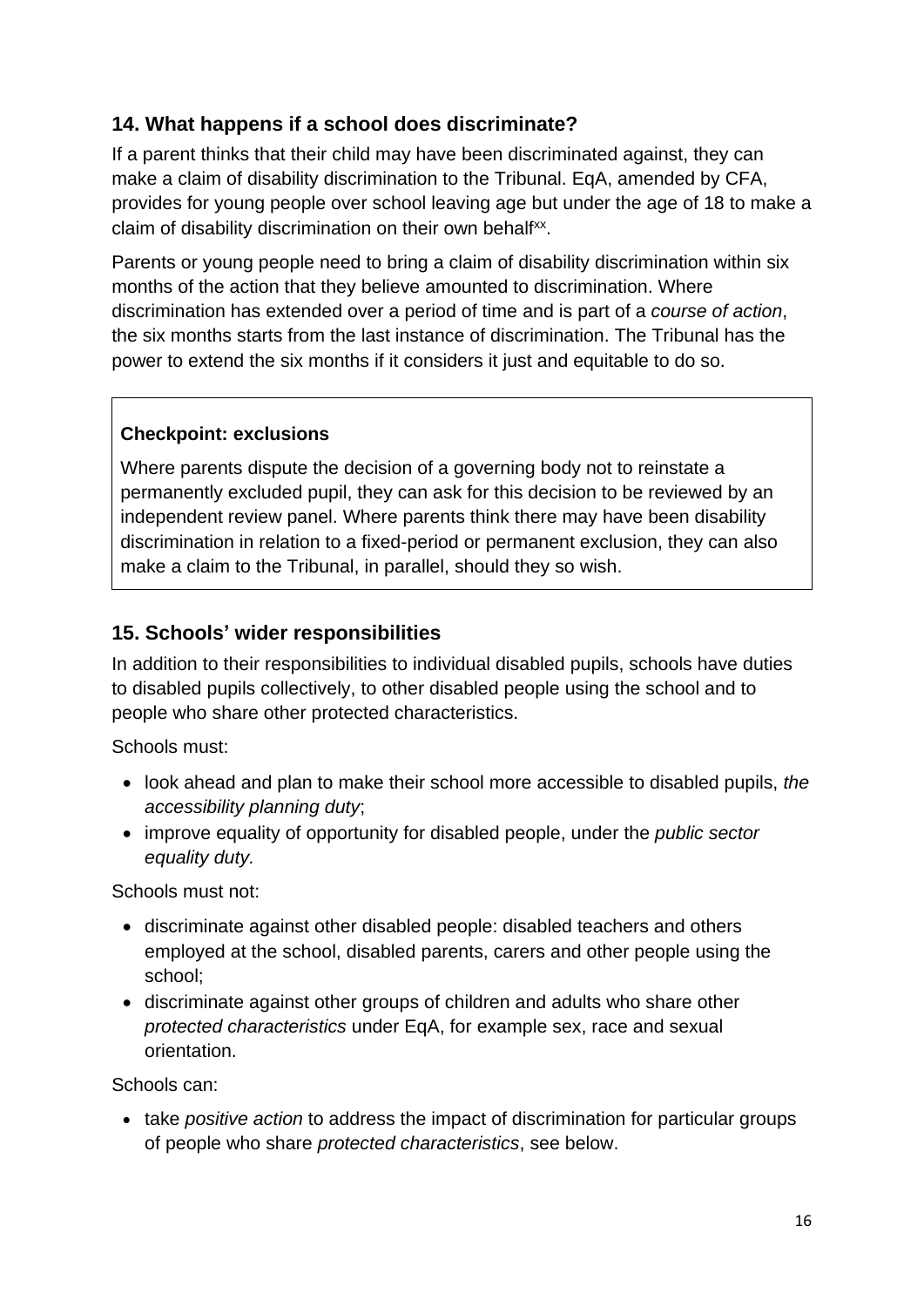## **16. What is an accessibility plan?**

The reasonable adjustments duty requires schools to think ahead and make adjustments so that individual disabled pupils can participate in the whole life of the school. The accessibility planning duty requires a more planned approach to opening up key aspects of the life of the school so that, over time, disabled pupils are more comprehensively included in the whole life of the school and fewer adjustments are needed for individual disabled pupils. The duty requires schools to draw up an accessibility plan that sets out how, over time, the school is going to:

- increase access to the curriculum for disabled pupils;
- improve the physical environment of the school to increase access for disabled pupils; and
- make written information more accessible to disabled pupils by providing information in a range of different ways<sup>xxi</sup>.

#### **Checkpoint: accessibility**

Accessibility is often thought of as physical access to buildings. The accessibility planning duty is wider than this:

**The curriculum access requirements** focus on increasing the extent to which pupils can participate in the school's curriculum. This might mean, for example: addressing any restrictions and increasing the range of subjects that disabled pupils can opt for; or training PE teachers in a wider range of activities that can include disabled pupils. However, this duty is not only about timetabled lessons; it is about the collective organised experiences and activities for pupils throughout the school day and beyond, so the plan should also address any shortfall in the participation of disabled pupils in a whole range of activities, such as school councils, break and lunchtime activities, school trips and visits.

**The information requirements** focus on improving the ways in which information that is readily accessible to pupils who are not disabled can be made available to disabled pupils. There is a particular focus on taking account of the preferences of disabled pupils about how they like to receive information. This might include: providing screen reading software or making sure that printed materials are provided in the correct font for pupils with a visual impairment; or providing training for staff in making key documents available in Easy Read versions for pupils with a learning difficulty.

**The physical accessibility requirements** are also broadly expressed. This is not just about ramps and doorways, it is about how schools can improve the physical environment to increase the extent to which disabled pupils can benefit from both the education provided at the school and the wider offer of the schools, the *benefits, facilities and services* at the school. This might include: introducing adjustable height benches for practical subjects; increasing colour contrast in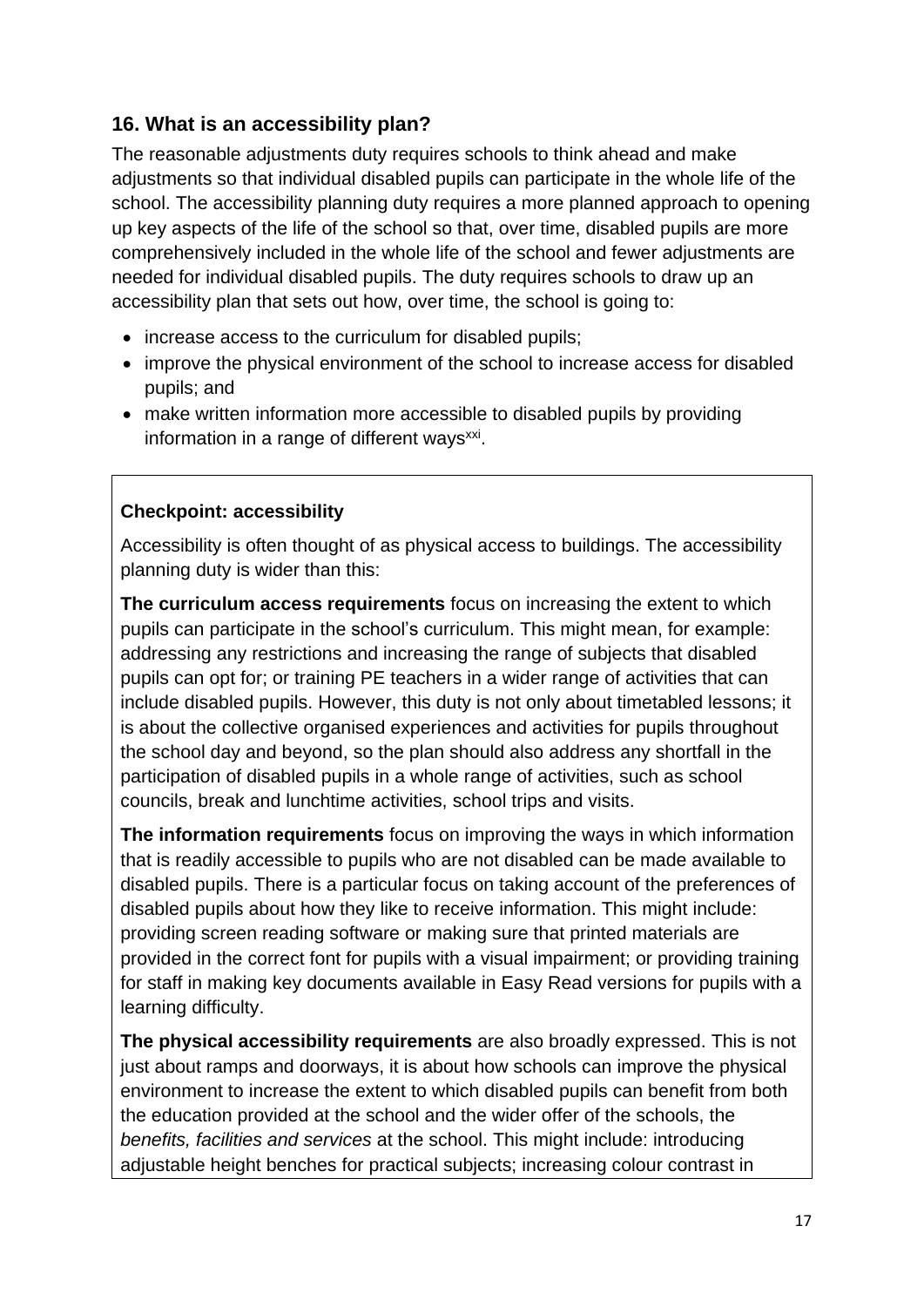corridors and doorways so that pupils with a visual impairment can find their way around the school more independently; improving the acoustic environment through room design; or providing a quiet area in the playground for pupils who find more rumbustious play areas overwhelming $8$ .

Schools' plans must be in writing and must be resourced and implemented. A new accessibility plan must be published every three years (from March 1<sup>st</sup> 2006)<sup>xxii</sup> and must be reviewed and revised as necessary.

#### **Checkpoint: 3-year timescale**

With a specified 3-year timescale for accessibility plans, schools need to consider not just where their current disabled pupils will be in 3 years' time, but also think ahead to their new pupil intake and the range of impairments they may be able to anticipate in future.

Accessibility plans can be published as standalone documents or as part of other documents, for example, they can be incorporated into school equality schemes, school development or improvement plans or school building or estate strategies, as appropriate. CFA requires schools to publish information as to the school's accessibility plan, see section on publication of information, below.

**Checkpoint:** an accessibility plan may helpfully be embedded in the school development or other, broader, plan that has the oversight of the senior leadership team and the governing body. This is a good way of ensuring that the plan, and progress on implementation, is monitored and it avoids good, well thought through plans gathering dust on a shelf or sitting in a forgotten folder on someone's laptop; it can help to ensure that plans happen and the benefits are realised.

# **17. What is the Public Sector Equality Duty?**

The public sector equality duty (PSED) is a general duty that applies to publiclyfunded schools, and to other public bodies, including the DfE and Ofsted. It requires them to have due regard to the need to:

- eliminate discrimination, harassment, victimisation and other *prohibited conduct*;
- improve equality of opportunity; and

**.** 

<sup>8</sup> The DfE sets out design and construction standards in Building Bulletins, for example*, Building Bulletin 93: Acoustic Design of Schools - Performance Standard*; and *Building Bulletin 102: Designing for disabled children and children with SEN.* To note: area guidance in BB102 has been superseded, but BB102 still provides relevant design guidance.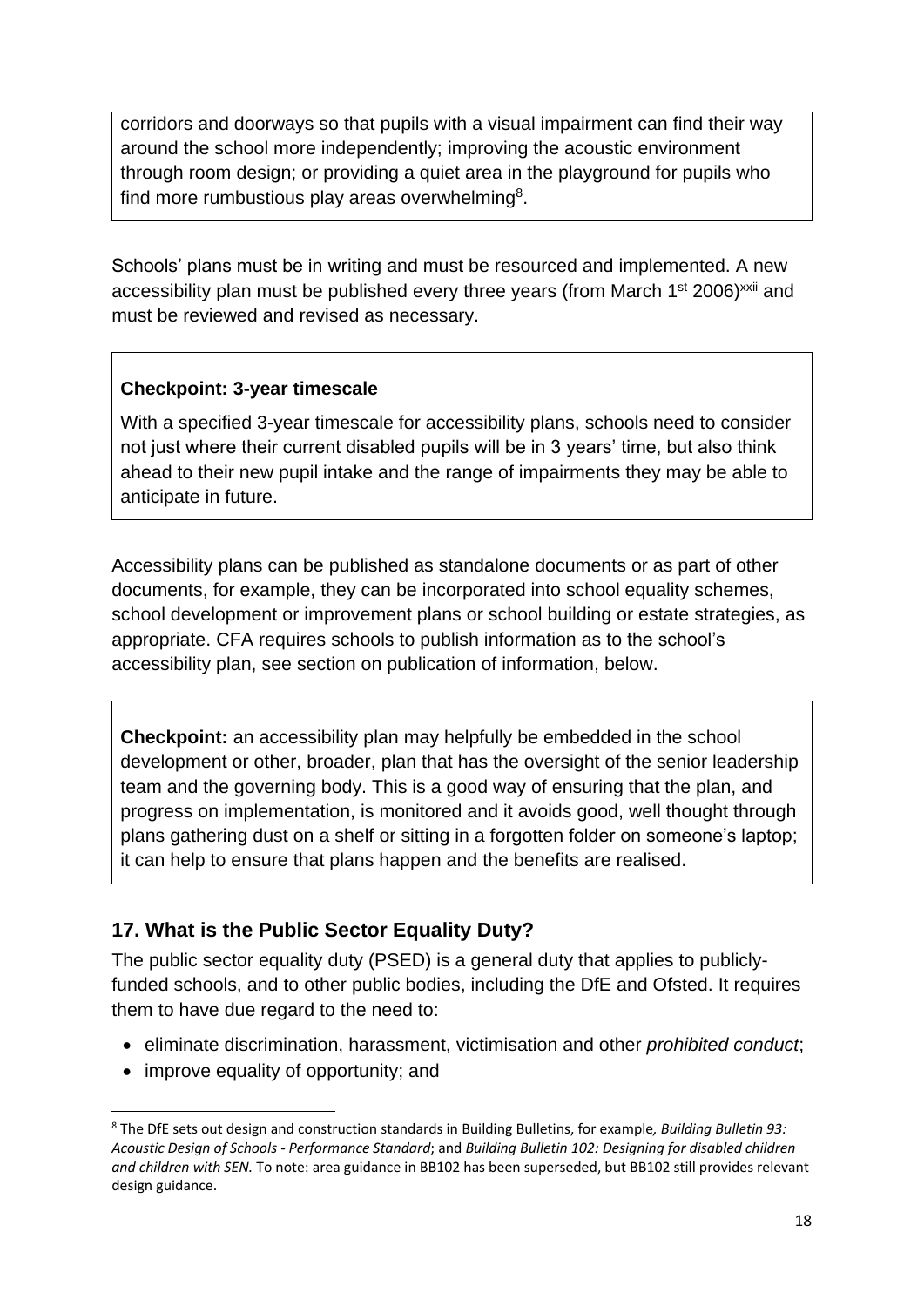• foster good relations between different groups of people: those who share a *protected characteristic* and those who do not.

Having *due regard* to the need to improve equality of opportunity involves having *due regard* to the need to remove or minimise disadvantage, to meet the needs of pupils who share *protected characteristics* and to encourage their participation in public life and, in a school, in the life of the school. Fostering good relations includes having *due regard* to the need to tackle prejudice and promote understanding between those who share protected characteristics and those who do not.

Having *due regard* is a key term in the general duty. To show *due regard* schools will need to have considered how their policies and practices affect disabled pupils before they implement them, rather than wait until they can see the actual impact. If challenged, schools will need to be able to demonstrate how they had *due regard* to the requirements of the PSED.

The PSED covers all *protected characteristics* under the EqA. The focus in this guide is on disability.

**Checkpoint:** This part of EqA applies to maintained schools, pupil referral units, nursery schools and academies but not to other independent schools. Nonmaintained special schools are covered by the general duty, above, but not by the specific duties discussed below.

Many schools not covered by either the general or the specific duty will nonetheless choose to follow the requirements as a matter of good practice.

# **18. Specific duties under the Public Sector Equality Duty**

Sitting under the general requirements, discussed above, there are specific duties. The general requirements apply to all schools; the specific duties apply to maintained schools, academies and pupil referral units.

The specific duties require maintained schools, academies and pupil referral units to:

- publish equality information, no more than a year after the last information was published; and
- prepare and publish equality objectives, no more than four years after the last equality objectives were published.

Equality information is information that is gathered and analysed in order to understand how pupils with different characteristics are performing. This information can help schools to understand the impact of their policies, practices and decisions on different groups of pupils, identify areas of inequality that may need to be addressed, and plan more effectively. The published information must be sufficient to demonstrate the school's compliance with the general duty. It must be published at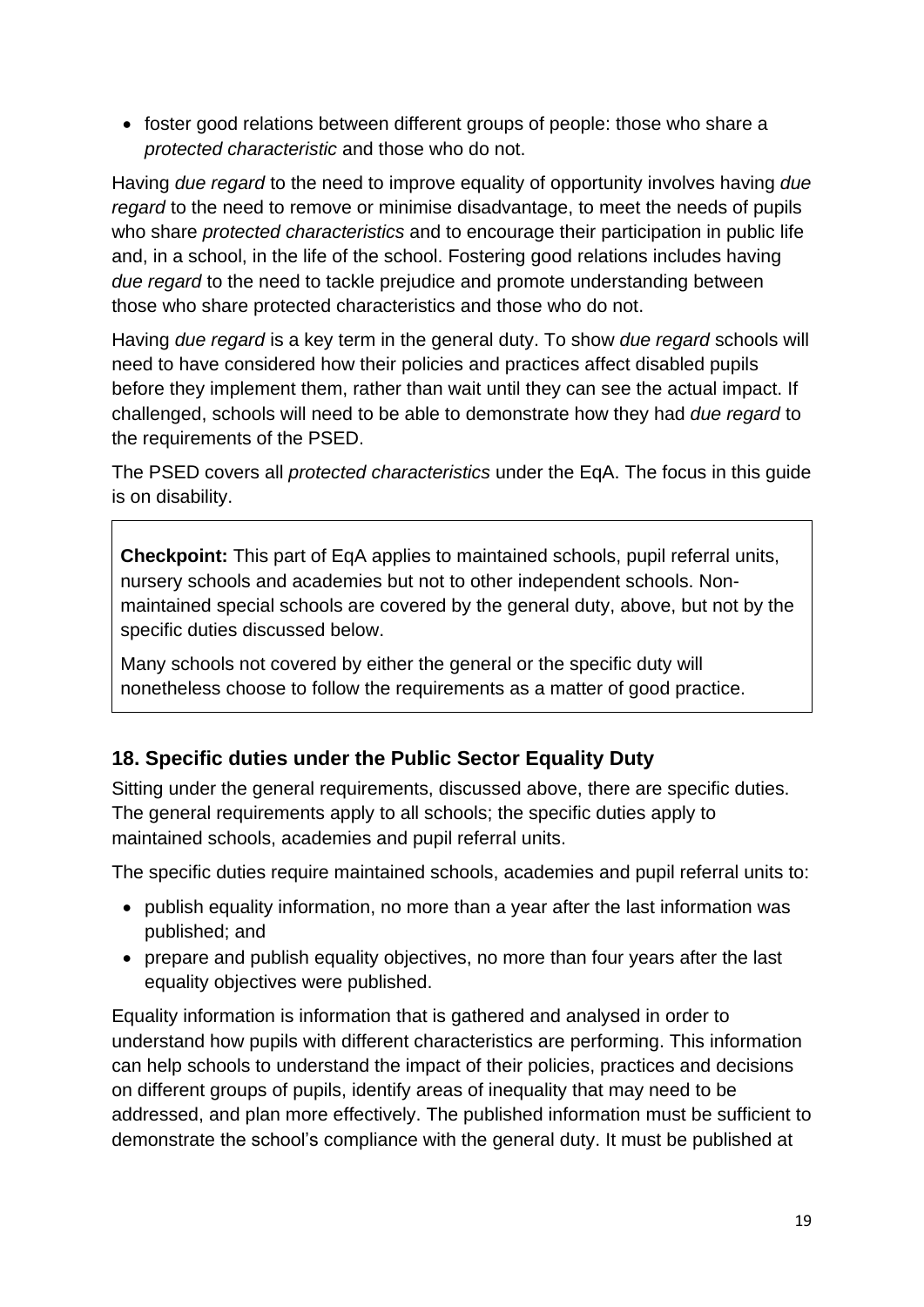least annually but can be published more frequently, or updated as new information becomes available.

The focus of the specific duty is on measurable outcomes that will eliminate discrimination, improve equality of opportunity and foster good relations. The school's equality objectives must be designed to achieve these outcomes. The objectives must be specific and measurable, with new objectives being set not more than four years after the previous objectives were set. Schools need to consider how progress towards the objectives will be measured.

The intention is that these considerations should become embedded in schools' policies and practices so that schools routinely consider the impact of decisions they make on disabled pupils, and those who share other protected characteristics.

**Example 9:** Information gathered by the school shows that disabled pupils are under-represented in participation in after-school activities. The school sets an objective of increasing the participation of disabled pupils in after-school activities to ten percent of all of those attending.

**Example 10:** an analysis of attendance data shows that disabled pupils have higher rates of absenteeism. The school sets an objective to halve absenteeism amongst disabled pupils over four years.

**Example 11:** a primary school identifies a significant attainment gap at the end of Key Stage 2 between disabled pupils and pupils who are not disabled. The school sets an objective to double the number of disabled pupils who achieve 'expected' level in English at the end of Year 6.

**Example 12:** no disabled pupil holds any position of responsibility in the school. The school sets an objective that 5 disabled pupils will be in positions of responsibility in 3 years' time.

**Example 13:** the school's analysis of behaviour incidents shows significant overrepresentation of disabled pupils. The school sets a target to halve the number of behaviour incidents involving disabled pupils.

Schools are expected, and it is certainly good practice, to involve disabled pupils in considering what information should be gathered and what objectives should be set. It is good practice to seek parents' views as well. Involving disabled pupils, parents, staff and others in the development of equality objectives, or the review of the school's accessibility plan, can help schools to understand the impact of its policies and practices and to identify effective improvements.

The information and the objectives must be published somewhere that is accessible to the public; most schools use their website.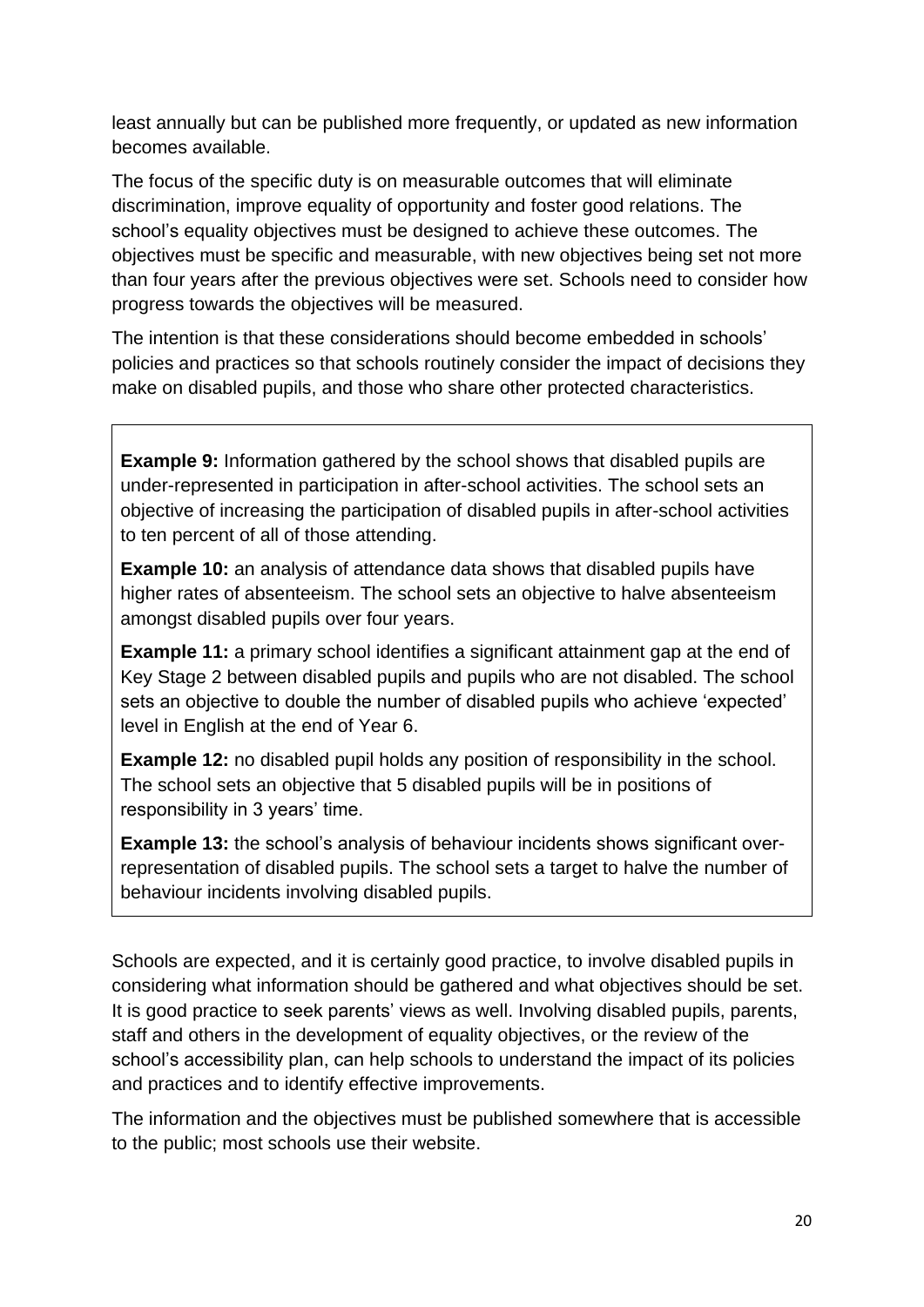As with an accessibility plan, the information and objectives required under the specific duties can be published as part of another document, for example: as part of an equality policy or a school improvement plan. Schools that have an equality policy need to check that they have published information and have set objectives as required under the PSED.

# **19. Positive action**

In general, EqA makes positive discrimination unlawful. However, there are some specific exceptions:

EqA allows for the more favourable treatment of disabled people, including disabled pupils in schools; and more favourable treatment does not amount to discrimination against those who are not disabled, see section 8 on *direct discrimination*, above.

EqA also allows schools to take positive action in order to:

- address the impact of a disadvantage that is current or that has happened in the past to those who share a particular protected characteristic;
- meet the particular needs of pupils who share a protected characteristic; or
- facilitate participation in activities where participation of those sharing a particular protected characteristic is disproportionately low.

Positive action can overcome barriers for groups of pupils, improve education and ultimately outcomes. It is focused on groups of pupils rather than individual pupils and might involve designing provision, changing the way provision is made, its timing or location to increase take-up by particular groups of pupils; special arrangements to increase the participation of groups of pupils in school events or activities such as trips abroad; improving careers advice or providing mentoring for particular groups of pupils.

EqA limits positive action in that it must be a proportionate means of achieving one or more of the three aims set out above. However, because the more favourable treatment of disabled pupils is allowed under other parts of EqA, it is not constrained by the considerations that limit positive action.

# **20. Publication of information**

Under CFA, schools, including academies and maintained nursery schools, are required to publish information, their *SEN Information Report*, about the implementation of their SEN policies. The detail of the SEN requirements is specified in regulations<sup>xxiii</sup>. CFA also requires the SEN Information Report to include information as to particular aspects of schools' duties to disabled pupils $xxiv$ :

- the arrangements for the admission of disabled pupils;
- the steps taken to prevent disabled pupils from being treated less favourably than other pupils;
- the facilities provided to assist access to the school by disabled pupils; and
- the school's accessibility plan.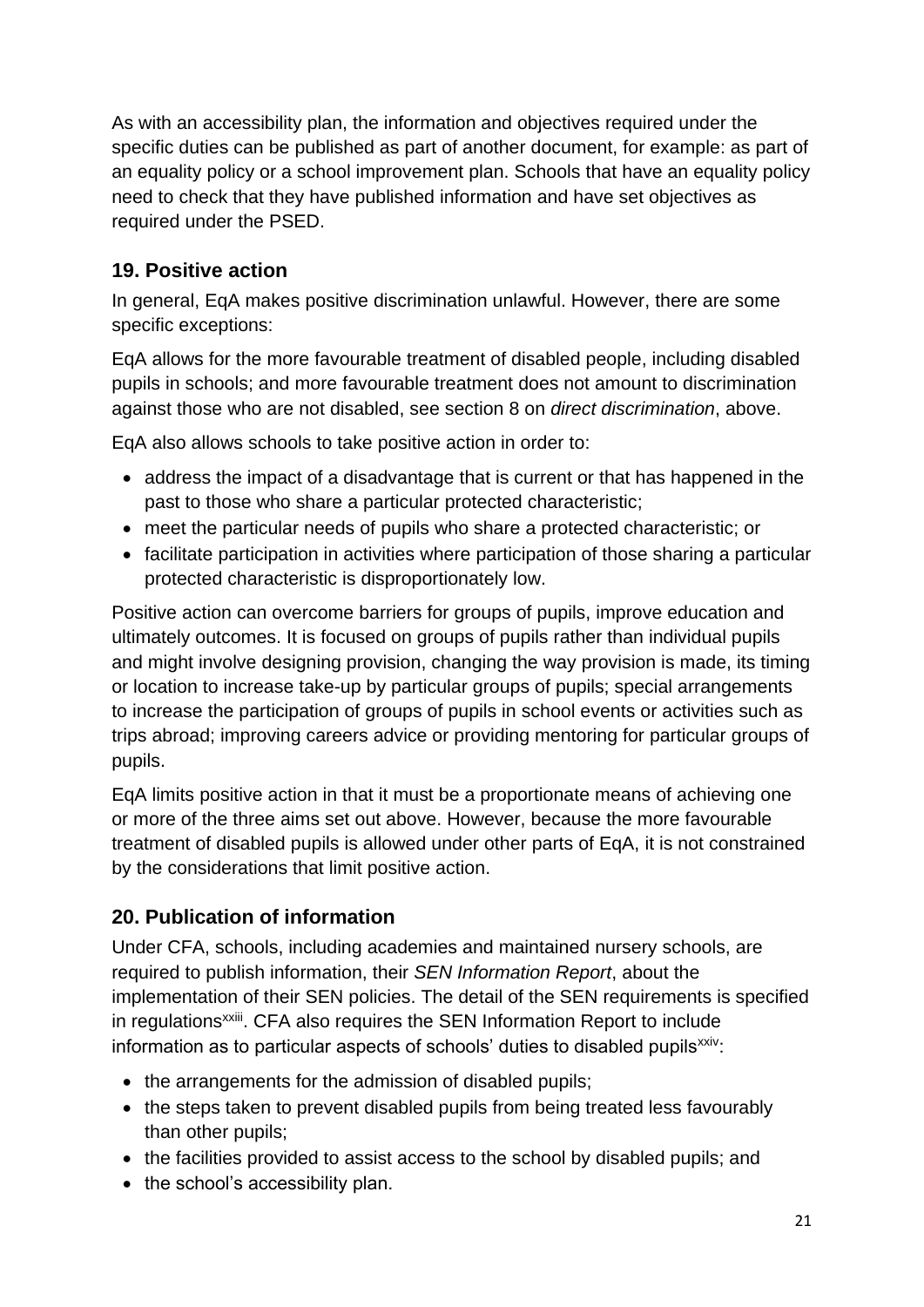This information must be published on the school's website.

# **21. Wider disability responsibilities in the Children and Families Act 2014**

There are general duties in Part 3 of CFA that apply to disabled children and young people as well as to those with SEN. The key principles, in section 19, include the importance of: taking account of the views, wishes and feelings of children, their parents and of young people; their full participation in decision-making; information and support to enable them to participate in decision-making; and of support to achieve the best possible educational and other outcomes. LAs must identify disabled children and young people as well as those with SEN; must commission services jointly with other agencies; must integrate services where this will promote well-being or improve quality of services; must publish a local offer of services; must provide information and advice; must keep services under review; and must both cooperate with, and seek the co-operation of, local partners.

All of the duties above apply equally to disabled children, their parents, and to disabled young people as well as to those with SEN.

These duties apply to LAs but, as local partners in the duty to co-operate, schools should anticipate the need to co-operate with the LA in the fulfilment of these duties, including in identifying disabled children and young people; in ensuring disabled children, their parents and disabled young people know about the information and support and the range of services available locally; in meeting high standards of participation; in respecting the views, wishes and feelings of disabled children, their parents or of disabled young people; and in securing the best possible educational and other outcomes.

# **22. Information and support for children, parents and young people**

Duties in CFA require LAs to make information, advice and support available to disabled children, their parents and to disabled young people, as well as to those with SEN. The duty covers the provision of information, advice and support on health and social care provision, as well as education and training. LAs must draw these services to the attention of parents, children and young people, schools and colleges, and must provide contact details of support services, including details of the local Information, Advice and Support Service. Schools will want to make sure that parents, children and young people know about these services and have access to the information, advice and support that they provide.

# **23. Disability, equality of opportunity and school inspection**

When inspecting schools, Ofsted expects to see schools adapt, design or develop a curriculum with high ambition for all pupils, including disabled pupils and pupils with SEN. They expect that curriculum to be designed to meet as many needs as possible from the outset and schools to be proactive in planning adjustments to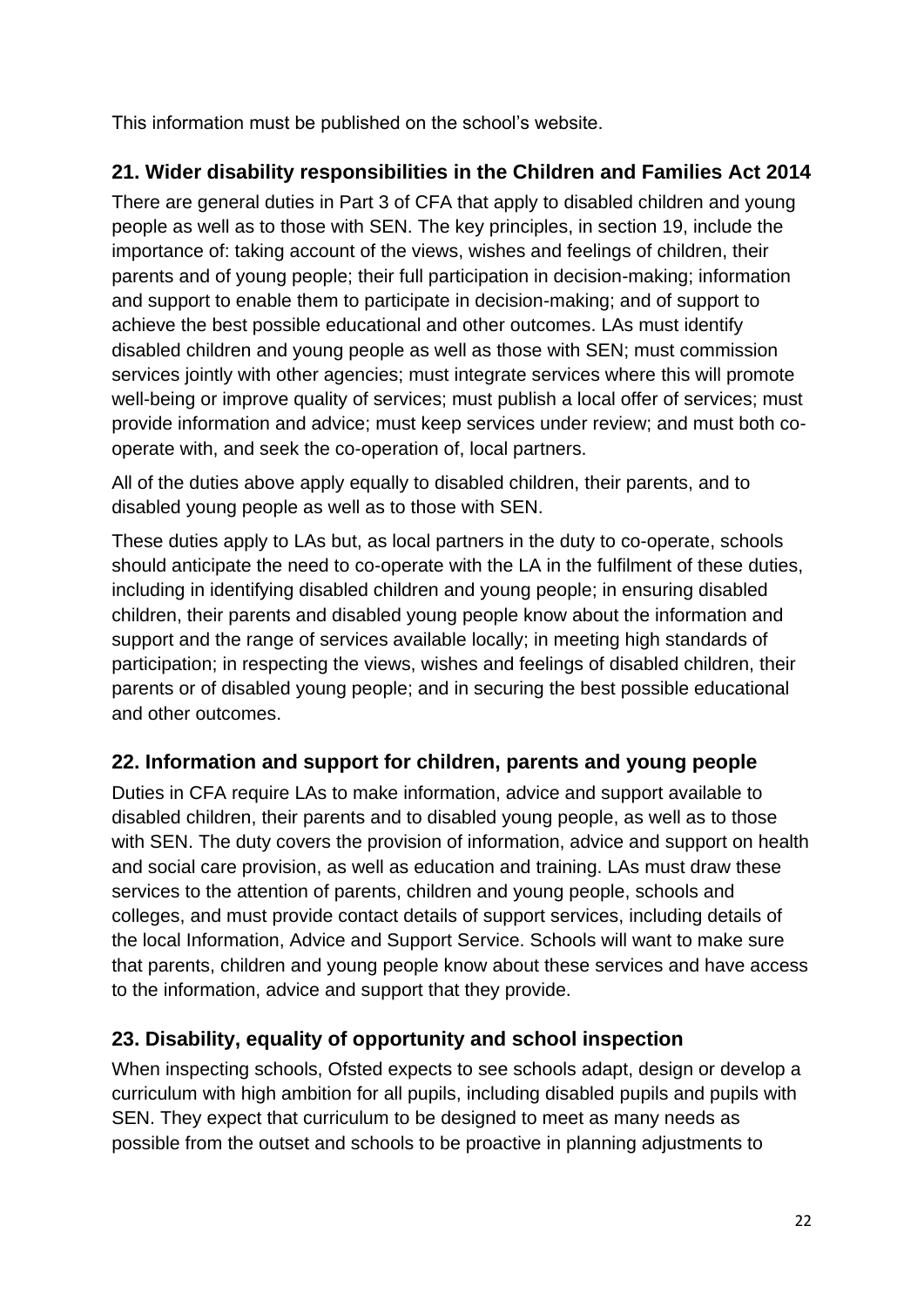facilitate meaningful inclusion; they do not expect schools to offer a reduced curriculum to disadvantaged or disabled pupils or to pupils with SEN.

Ofsted considers how well schools promote equality of opportunity and diversity to ensure pupils understand, appreciate and respect difference. To do this, Ofsted evaluates the experience of particular individuals and groups, such as disabled pupils and pupils with SEN, looking at the experience of a small sample of pupils and considering the way the school is working with a range of agencies to ensure that pupils receive the support they need. For disabled pupils and pupils with SEN, this includes ensuring that reasonable adjustments are made in accordance with EqA.

Ofsted also considers how well those with responsibility for the governance of the school ensure that the school is fulfilling its statutory duties, including those under EqAxxv .

# **24. Wider considerations: embedding the duties**

This guide summarises schools' duties to disabled pupils in EqA and refers to some of the duties to disabled pupils in CFA. Compliance with the duties is, by definition, a requirement. The duties are designed to eliminate discrimination and improve equality of opportunity for disabled pupils, and others protected by EqA. An effective accessibility plan or set of equality objectives makes a difference and is an efficient way of removing barriers for disabled pupils. It can also reduce the extent to which schools need to make individual adjustments for individual pupils. However, the requirements of EqA are more easily met where schools:

- welcome all children and young people and their families;
- adopt values that celebrate difference and promote an inclusive ethos;
- adopt a pro-active approach to identifying barriers and finding practical solutions;
- build relationships with disabled pupils and with their families to inform and enable the participation of disabled pupils in all the opportunities at the school;
- ensure a voice for pupils themselves;
- are ambitious for disabled pupils;
- provide staff with the training and skills they need to include disabled pupils and access to more specialist support to supplement and complement what the school can provide on its own; and
- keep all their arrangements under regular review as different considerations change over time.

A whole school approach that embeds equality considerations in the culture and ethos of the school, in school policies and in everyday decisions, is more likely to achieve equality of opportunity:

*… that all pupils can thrive together, understanding that difference is a positive, not a negative, and that individual characteristics make people unique* (Ofsted)<sup>xxvi</sup>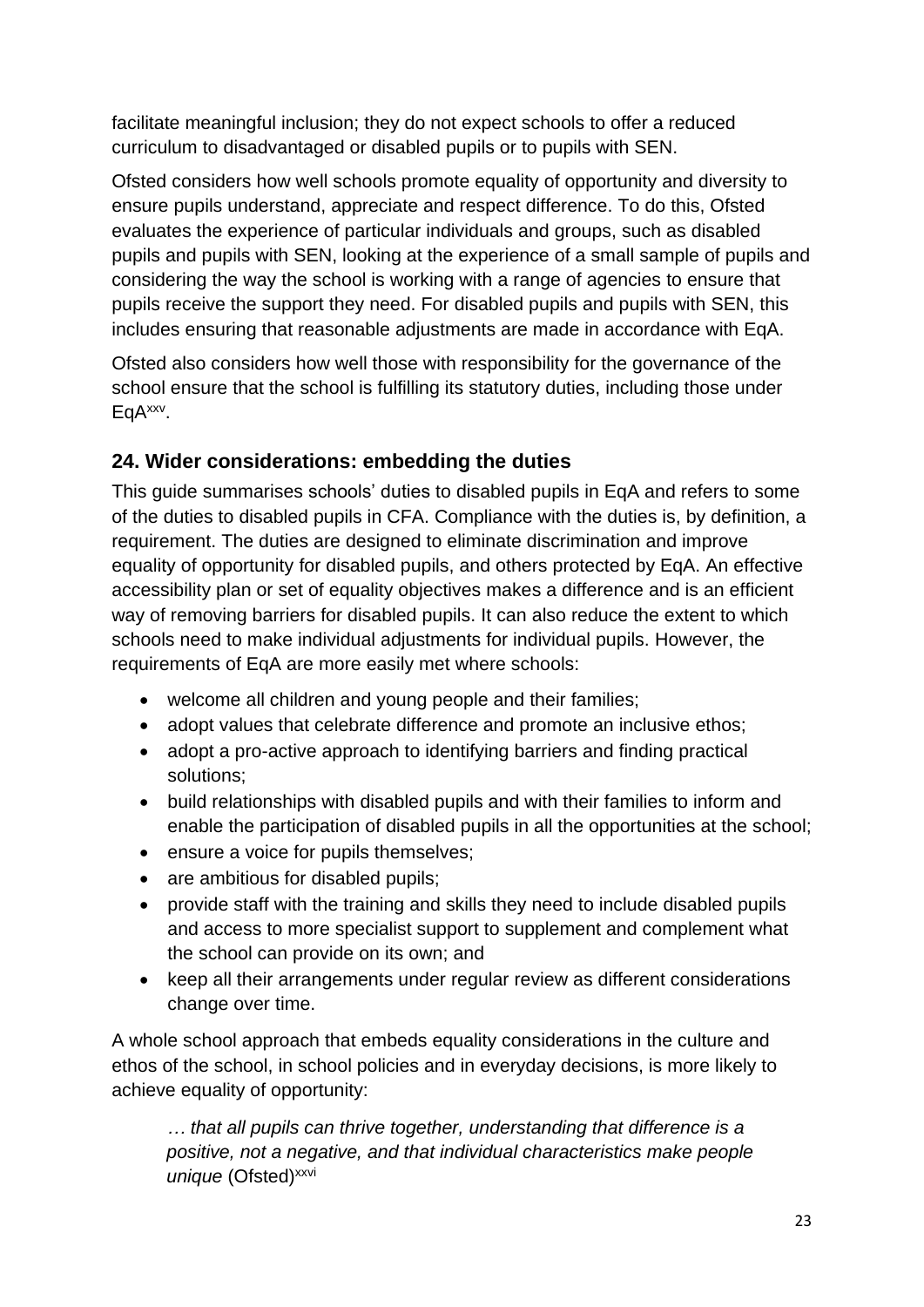The impact of this should be that, over time, the culture and attitudes of the school community become more welcoming, outcomes for disabled pupils improve, and the school does not have to make so many individual adjustments for individual pupils because, in the widest sense, the school is more accessible for all pupils. In general, schools find that improving the school for disabled pupils has the effect of improving the school for everyone: other pupils, staff and parents too.

#### **Philippa Stobbs**

Council for Disabled Children

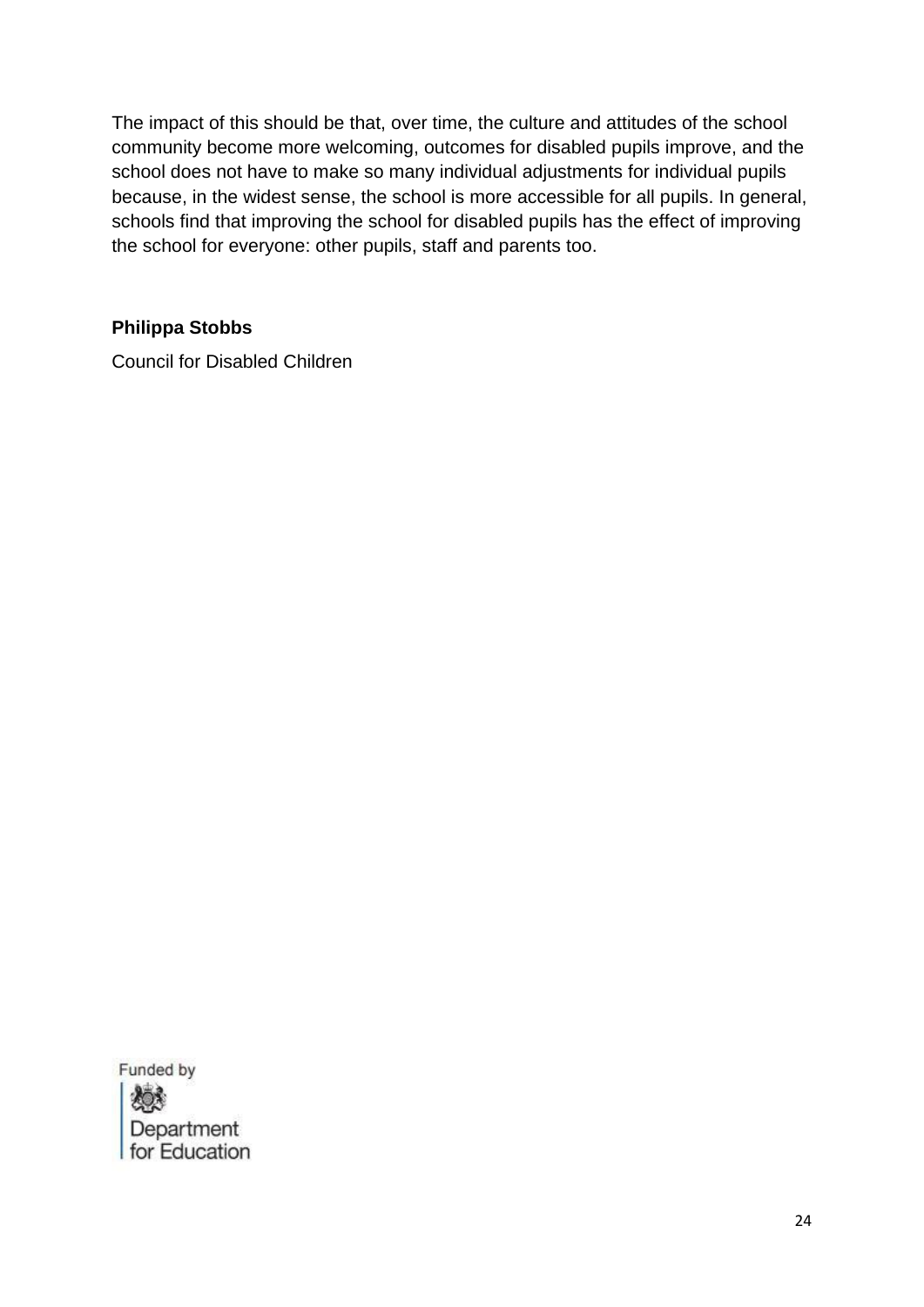# **Links and resources**

Council for Disabled Children (CDC) [www.councilfordisabledchildren.org.uk/](http://www.councilfordisabledchildren.org.uk/)

Children's Rights Alliance England (CRAE) [www.crae.org.uk/](http://www.crae.org.uk/)

Department for Education: Equality Act 2010: advice for schools <https://www.gov.uk/government/publications/equality-act-2010-advice-for-schools>

Equality and Human Rights Commission <https://www.equalityhumanrights.com/en>

First-tier Tribunal (SEN and Disability) [www.gov.uk/special-educational-needs-disability-tribunal/overview](http://www.gov.uk/special-educational-needs-disability-tribunal/overview)

Design and construction standards

[Approved Document M: Volume 2 -](https://www.planningportal.co.uk/info/200135/approved_documents/80/part_m_-_access_to_and_use_of_buildings/2) Buildings other than dwellings | Part M - Access [to and use of buildings | Planning Portal](https://www.planningportal.co.uk/info/200135/approved_documents/80/part_m_-_access_to_and_use_of_buildings/2)

[BS 8300-2:2018 Design of an accessible and inclusive built environment. Buildings.](https://shop.bsigroup.com/ProductDetail?pid=000000000030335835)  [Code of practice \(bsigroup.com\)](https://shop.bsigroup.com/ProductDetail?pid=000000000030335835)

[BS 8300-1:2018 Design of an accessible and inclusive built environment. External](https://shop.bsigroup.com/ProductDetail?pid=000000000030335801)  [environment. Code of practice \(bsigroup.com\)](https://shop.bsigroup.com/ProductDetail?pid=000000000030335801)

United Nations Convention on the Rights of the Child [www.ohchr.org/en/professionalinterest/pages/crc.aspx](http://www.ohchr.org/en/professionalinterest/pages/crc.aspx) 

United Nations Convention on the Rights of Persons with Disabilities [https://www.un.org/development/desa/disabilities/convention-on-the-rights-of](https://www.un.org/development/desa/disabilities/convention-on-the-rights-of-persons-with-disabilities.html)[persons-with-disabilities.html](https://www.un.org/development/desa/disabilities/convention-on-the-rights-of-persons-with-disabilities.html)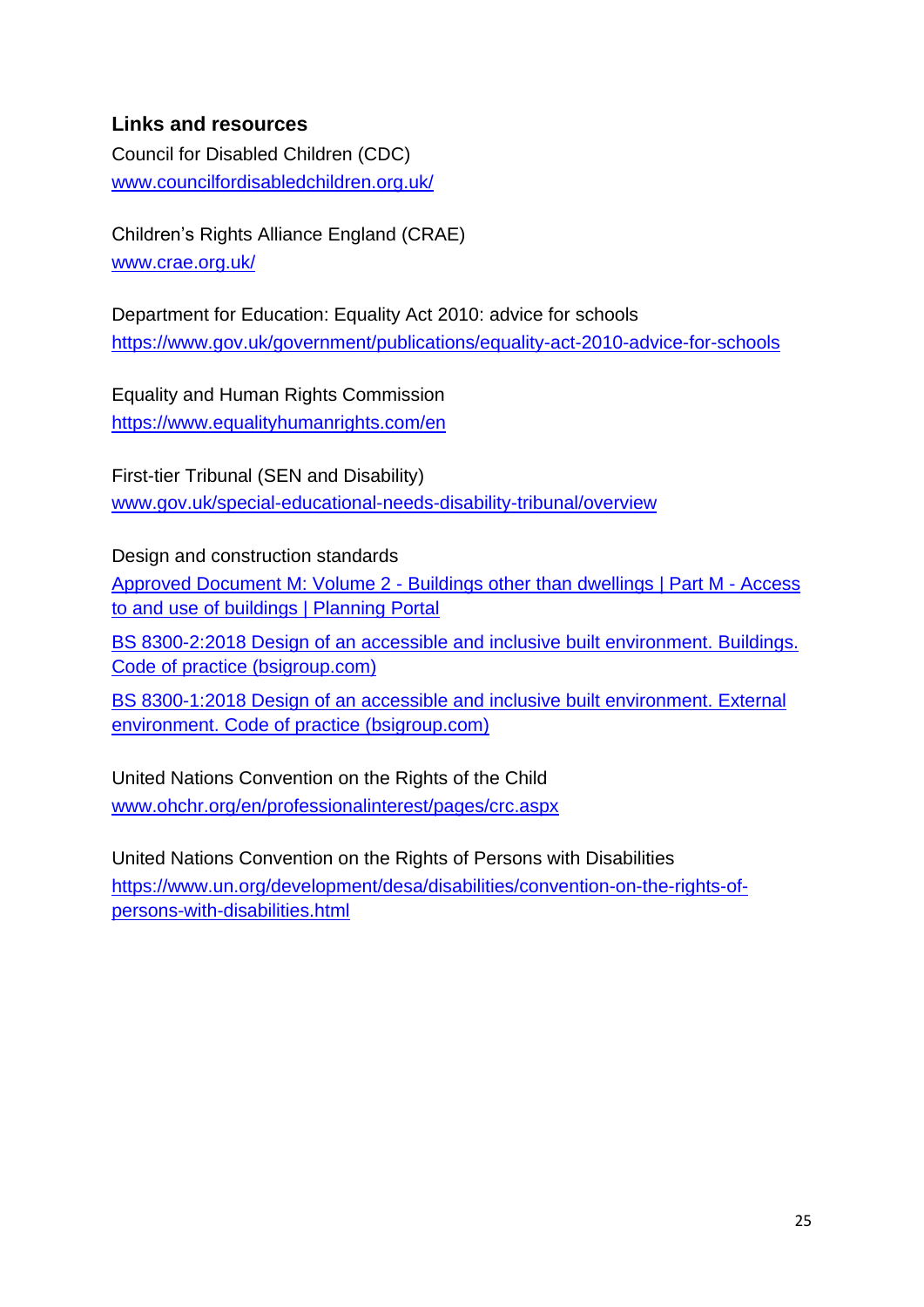### **References**

<sup>i</sup> Department for Education (July 2011 (introduction updated June 2013, latest terminology update December 2021) *Teachers' Standards: Guidance for school leaders, school staff and governing bodies* **.** 

ii Department for Education (2019) *Early Career Framework*

iii Department for Work and Pensions (2020) *Family Resources Survey 2018/19*

iv The Equality Act 2010 (Disability) Regulations 2010 (SI 2010/2128)

<sup>v</sup> Porter J, Daniels, H, Georgeson J, Hacker J, Gallop V, Feiler A, Tarleton B and Watson D (2008) *Disability Data Collection for Children's Services Research Report.* Department for Children, Schools and Families: RR062

vi Department for Education (2015) *Supporting pupils at school with medical conditions: Statutory guidance for governing bodies of maintained schools and proprietors of academies in England*

vii Office of the Children's Commissioner (2014) *'It might be better if you looked elsewhere': An investigation into the schools admission process*

viii Tribunal decision in the case of Child P

ix Office for Disability Issues (2011) *Equality Act 2010: Guidance on matters to be taken into account in determining questions relating to the definition of disability*

<sup>x</sup> The Equality Act 2010 (Disability) Regulations 2010 (SI 2010/2128)

xi Tribunal decision in the case of Child L

xii Equality and Human Rights Commission (2010) *What equality law means for you as an education provider - schools*

**xiii Tribunal decision in the case of Child M** 

xiv Equality and Human Rights Commission (2014) *Technical Guidance for Schools in England*

xv Department for Education (2017) *Exclusion from maintained schools, academies and pupil referral units in England: Statutory guidance for those with legal responsibilities in relation to exclusion*

xvi Department for Education and Department of Health (2015) *Special educational needs and disability code of practice: 0 to 25 years*

xvii The Special Educational Needs and Disability Regulations 2014 (SI 2014/1530) regulation 53 and Schedule 2

xviii Department for Education (2015) *Supporting pupils at school with medical conditions: Statutory guidance for governing bodies of maintained schools and proprietors of academies in England*

xix Equality and Human Rights Commission (2015) *Technical Guidance: Reasonable Adjustments for Disabled Pupils: Guidance for Schools in England*